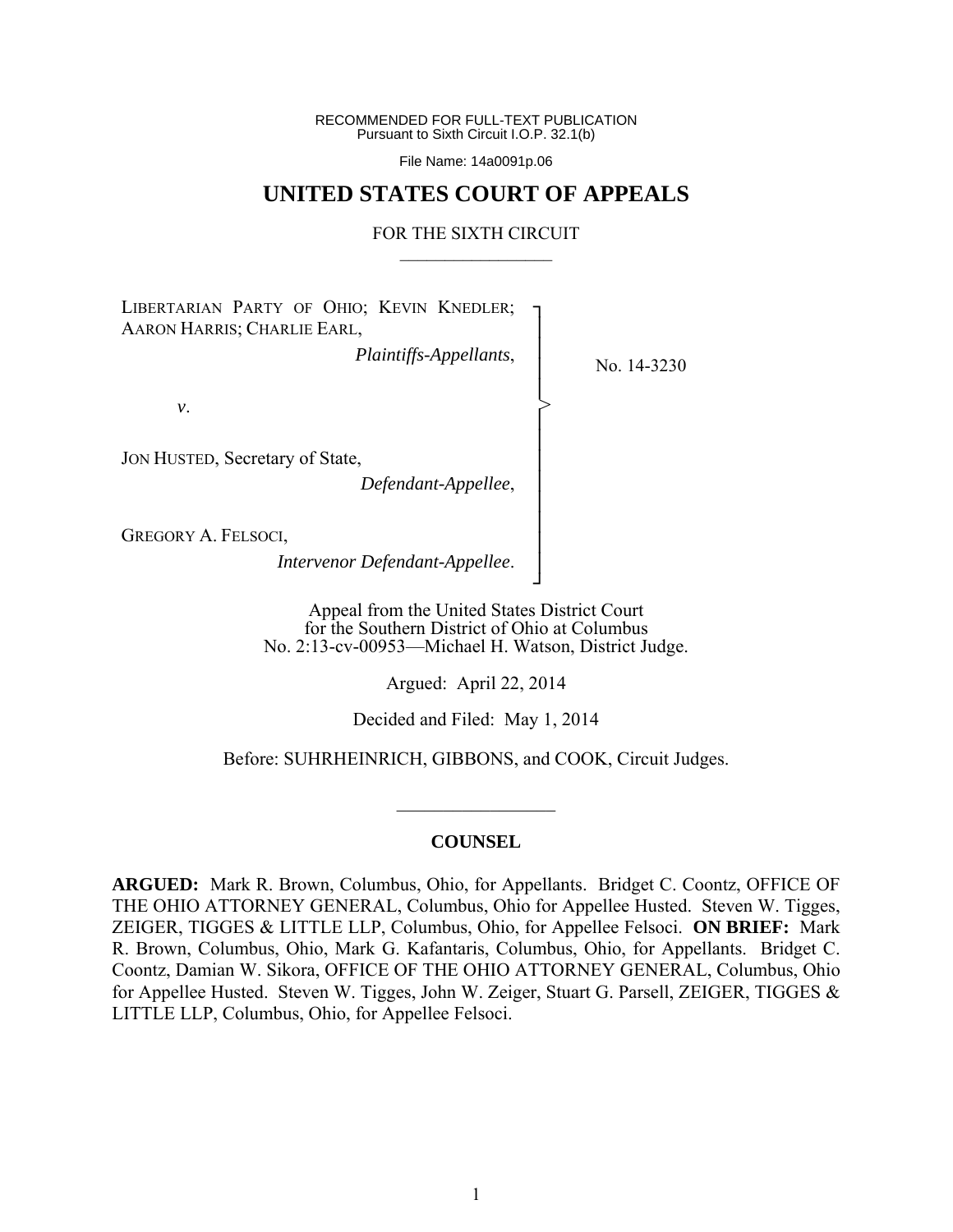# **OPINION**  $\frac{1}{2}$

 $\frac{1}{2}$ 

JULIA SMITH GIBBONS, Circuit Judge. Plaintiff-appellants in this case include the Libertarian Party of Ohio ("LPO"), a ballot-qualified political party in Ohio; Kevin Knedler, the LPO state executive committee chair; Aaron Harris, the LPO state central committee chair; and Charlie Earl, the LPO gubernatorial candidate for Ohio in 2014 (collectively referred to as the LPO). The LPO appeals the denial of its request for a preliminary injunction. The LPO sought an order prohibiting defendant-appellee, the Ohio Secretary of State, Jon Husted, from enforcing section 3501.38(E)(1) of the Ohio Revised Code and thus restoring Earl to the ballot for the May 2014 primary election. Also a party to the appeal is Gregory Felsoci, who intervened in the litigation. Felsoci is the individual whose protest of the certification of LPO candidates resulted in Earl's removal from the ballot.**<sup>1</sup>** On appeal, the LPO makes two challenges to the constitutionality of section  $3501.38(E)(1)$ : (1) on its face the statute's employer disclosure requirement violates the First Amendment, and (2) its enforcement violates the LPO's due process rights. We affirm.

I.

To appear on a general election ballot in Ohio, a political party must participate in the primary. The Ohio Constitution requires that "[a]ll nominations for elective state . . . offices shall be made at direct primary elections or by petition as provided by law." Ohio Const. art. V, § 7. Ballot-access statutes create the framework for this constitutional mandate. Those statutes impose various requirements on minor parties seeking to appear on primary (and thus general election) ballots. Over the last ten years, the LPO has struggled to become and remain a ballotqualified party in Ohio through frequent litigation. The LPO has successfully challenged Ohio laws burdening its access to the ballot in three prior lawsuits. *See Libertarian Party v. Blackwell*, 462 F.3d 579 (6th Cir. 2006); *Libertarian Party of Ohio v. Husted*, No. 2:11-cv-722, 2011 WL 3957259 (S.D. Ohio Sept. 7, 2011), *vacated as moot*, 497 F. App'x 581 (6th Cir.

**<sup>1</sup>** <sup>1</sup>At the outset, we deny Felsoci's motion to dismiss and strike his attached appendix which is duplicative of the relevant parts of the record.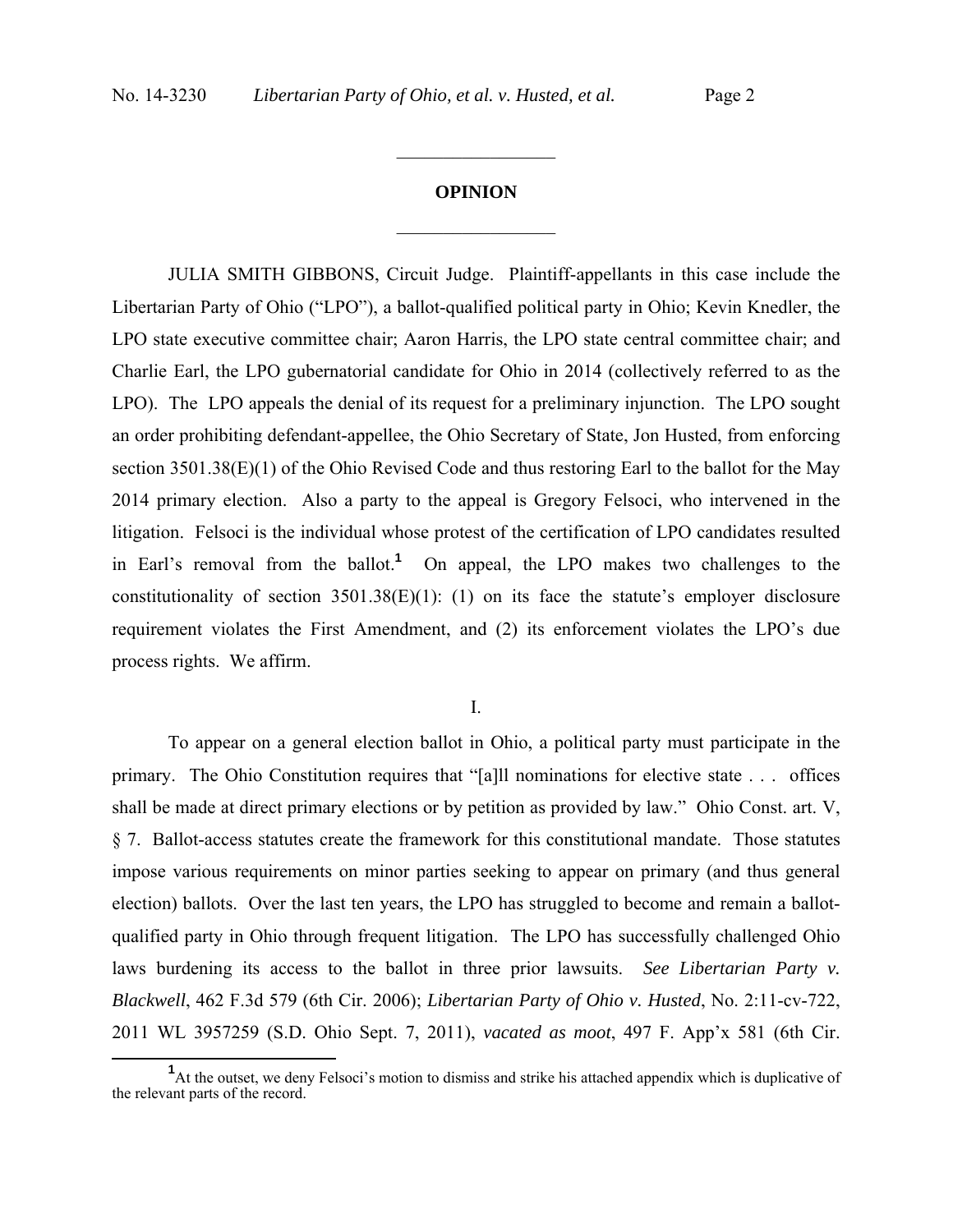2012); *Libertarian Party of Ohio v. Brunner*, 567 F. Supp. 2d 1006 (S.D. Ohio 2008). As a result of the litigation, the LPO has fielded candidates for local, state-wide, and federal offices in primary and general elections from 2008 to 2013. In the instant lawsuit the LPO previously was successful in obtaining injunctions barring enforcement of an Ohio residency requirement for petition circulators and barring retroactive application of S.B. 193, which voided the Secretary's directives recognizing minor parties as ballot-qualified and changed the criteria for a minor party to obtain ballot access.

The LPO's third motion for a preliminary injunction is the subject of this appeal. Before introducing the facts forming the basis for the LPO's motion, however, a summary of the relevant Ohio ballot-access statute is useful.

A candidate may gain access to a general election only if he or she participates in the primary. *See* Ohio Const., art. V, § 7. To gain access to the primary, candidates must file declarations of candidacy accompanied by petitions ninety days before the primary election. Ohio Rev. Code § 3513.05. If a candidate declares a candidacy for state-wide nomination or election as a candidate of a minor party, then the petition must be supported by the signatures of at least five hundred qualified electors who are members of the same political party as the candidate. *Id.* A petition consists of separate "petition papers," each containing signatures of electors of only one county. *Id.* And only one person, a circulator, can circulate each petition paper. Section 3513.05 further notes that petition papers are governed by a distinct statutory provision, section 3513.38 of the Ohio Revised Code. *Id.* 

According to section 3513.38, the signatures provided for on the petition papers must be made by electors qualified to vote on the candidacy or issue which is the subject of the petition. The facts of qualification are determined as of the date the petition is filed. Ohio Rev. Code § 3501.38(A). Signatures must be in ink and include the location of the signer's voting residence, which is the address appearing on the registration records at the board of elections. Ohio Rev. Code § 3501.38(B)−(C). A person shall sign only his or her name, and a person may not authorize another to sign for him or her, so long as he or she is not unable to physically sign because of disability. Ohio Rev. Code §§ 3501.38(D), 3501.382.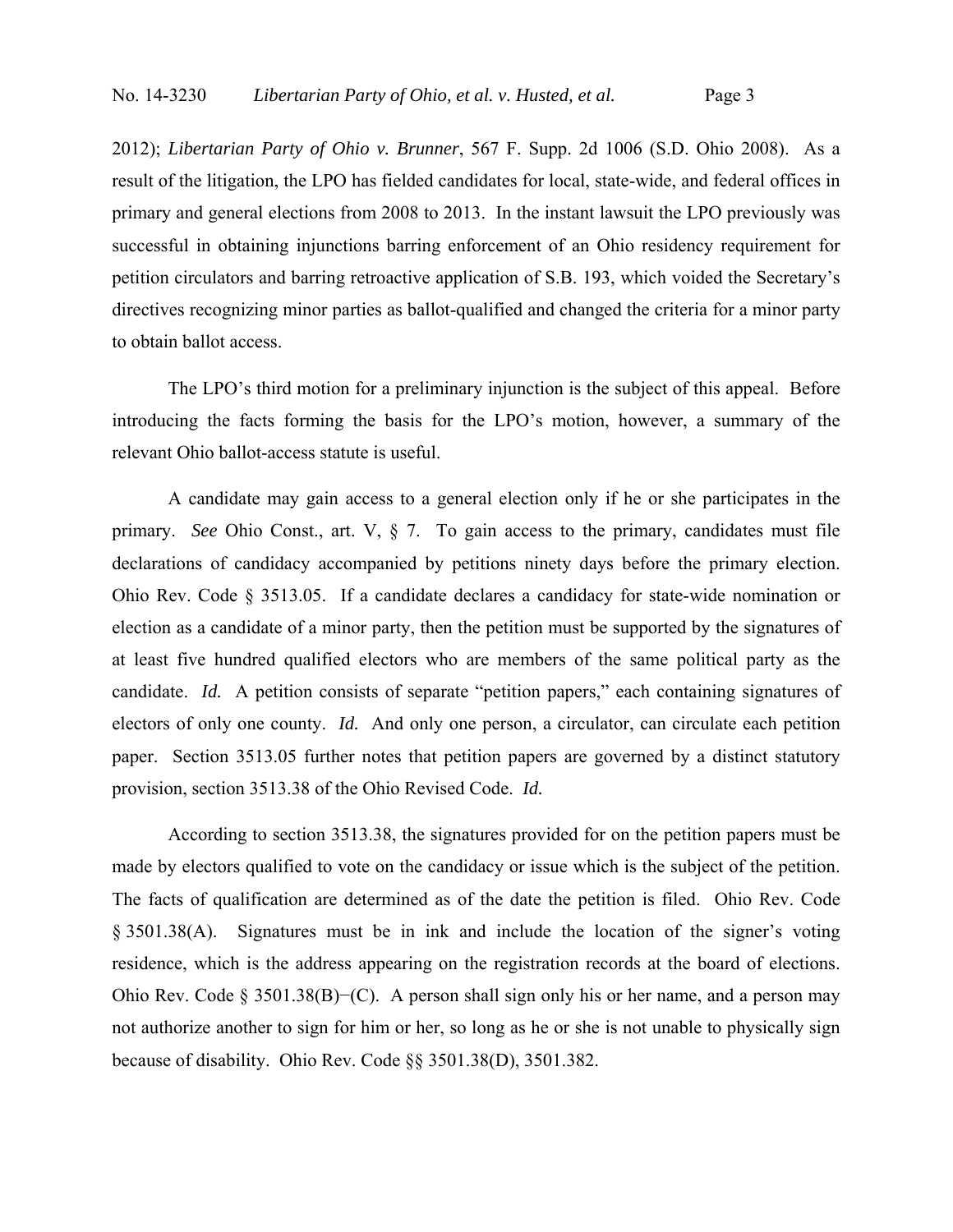Section 3513.38 also includes a provision detailing requirements for circulators, which, because it forms the basis for the instant appeal, is quoted at length:

On each petition paper, the circulator shall indicate the number of signatures contained on it, and shall sign a statement made under penalty of election falsification that the circulator witnessed the affixing of every signature, that all signers were to the best of the circulator's knowledge and belief qualified to sign, and that every signature is to the best of the circulator's knowledge and belief the signature of the person whose signature it purports to be or of an attorney in fact acting pursuant to section 3501.382 of the Revised Code. On the circulator's statement for a declaration of candidacy or nominating petition for a person seeking to become a statewide candidate or for a statewide initiative or a statewide referendum petition, *the circulator shall identify the circulator's name, the address of the circulator's permanent residence, and the name and address of the person employing the circulator to circulate the petition, if any.*

Ohio Rev. Code § 3501.38(E)(1) (emphasis added).<sup>2</sup> Petition circulators comply with this disclosure requirement by filling in an employer information box located on the petition paper. Section 3501.38(E)(1) requires the disclosure of all funding sources, irrespective of whether the circulator is working as the servant employee or as an independent contractor of the source. *See State ex. rel. Linnabary v. Husted*, No. 2014-0359, 2014 WL 1317512, at \*4 (Ohio Apr. 3, 2014). Further, if a circulator knowingly permits an unqualified person to sign a petition paper or permits a person to write another's name on a petition paper, the petition paper itself is invalid. Ohio Rev. Code § 3501.38(F).

After the candidate collects a number of petition papers containing a sufficient number of signatures and files the declaration of candidacy and accompanying petition with the Secretary of State, the Secretary then transfers the petition papers to the county boards of elections, where they are open to public inspection. Ohio Rev. Code § 3513.05. The boards certify the validity or invalidity of each signature and return their determinations, along with the petition papers, to the Secretary. *Id.* The Secretary then aggregates the totals to determine whether the candidate satisfied the minimum number of required valid signatures and, if the required minimum is met, certifies the candidate to the ballot. But, according to section 3501.38(L) of the Ohio Revised Code, the boards "shall not" invalidate a petition on the basis that the submitted petition does not

**<sup>2</sup>** <sup>2</sup>The employer disclosure requirement was added by Am. Sub. H.B. 1 (2004).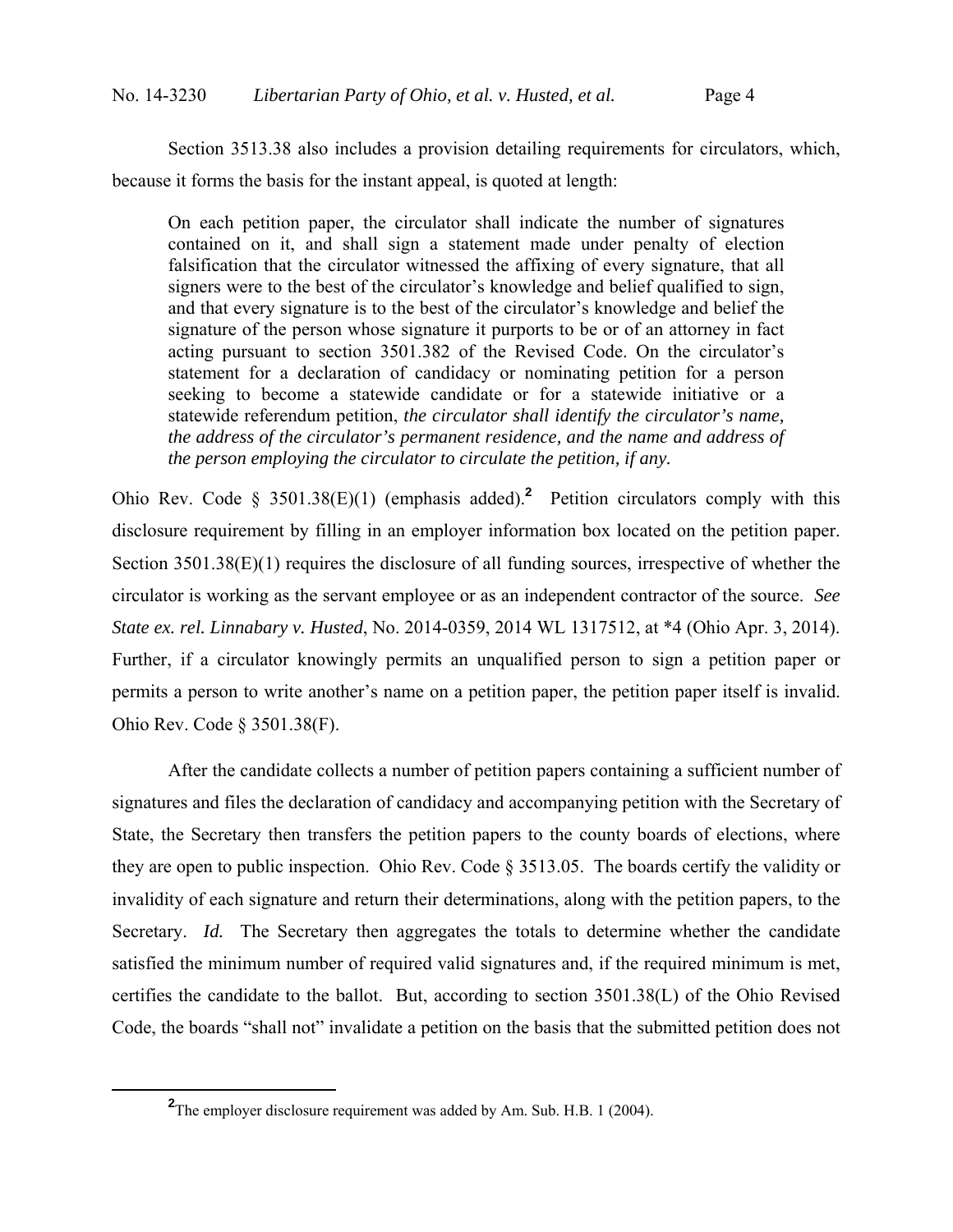satisfy petition requirements. Rather, the Secretary has the power to determine "all other matters" involving the validity or invalidity of the petition papers. Ohio Rev. Code § 3513.05.

Section 3501.39 of the Ohio Revised Code provides that the "secretary of state . . . shall accept any petition described in section 3501.38 of the Ohio Revised Code unless . . . [a] written protest against the petition or candidacy, naming specific objections, is filed, a hearing is held, and a determination is made by the election officials with whom the protest is filed that the petition is invalid, in accordance with any section of the Revised Code providing a protest procedure." Section 3513.05 provides a procedure for protests of violations of its requirements. Any qualified elector who is a member of the same political party as the candidate and who is eligible to vote at the primary election in which the candidate seeks nomination may protest the candidacy of any person filing a declaration of candidacy for party nomination or for election. *Id*. Protests must be filed at least seventy-four days before the primary, in writing, and with the election officials with whom the declaration of candidacy and petition were filed—normally, for state-wide elections, the Secretary of State. *Id.* A protest triggers a hearing before the Secretary (or another election official with whom the declaration of candidacy was filed), who fixes a time and provides notice to the candidate and protester. *Id.* The Secretary (or, again, another election official with whom the declaration of candidacy was filed) hears the protest and makes a final determination as to the validity of the declaration for candidacy and accompanying petition. *Id.* If the Secretary "find[s] that such candidate . . . has not fully complied with [the requirements set forth in] this chapter, the candidate's declaration of candidacy and petition shall be determined to be invalid and shall be rejected." *Id.*

#### II.

While the LPO was attempting to enjoin Husted's enforcement of S.B. 193, it was also engaged in the preparation of its declarations of candidacy and accompanying petitions to be filed by the February 5, 2014 deadline. In November 2013, Oscar Hatchett, a professional petition circulator, contacted Robert Bridges, the vice-chair of the executive committee and political director for the LPO. Hatchett offered the LPO his services to assist LPO candidates to qualify for the 2014 primary ballot. Bridges hired Hatchett, dba Easy Access Petitions, to collect signatures for its candidates, including Earl, Steven Linnabary, who sought to file a declaration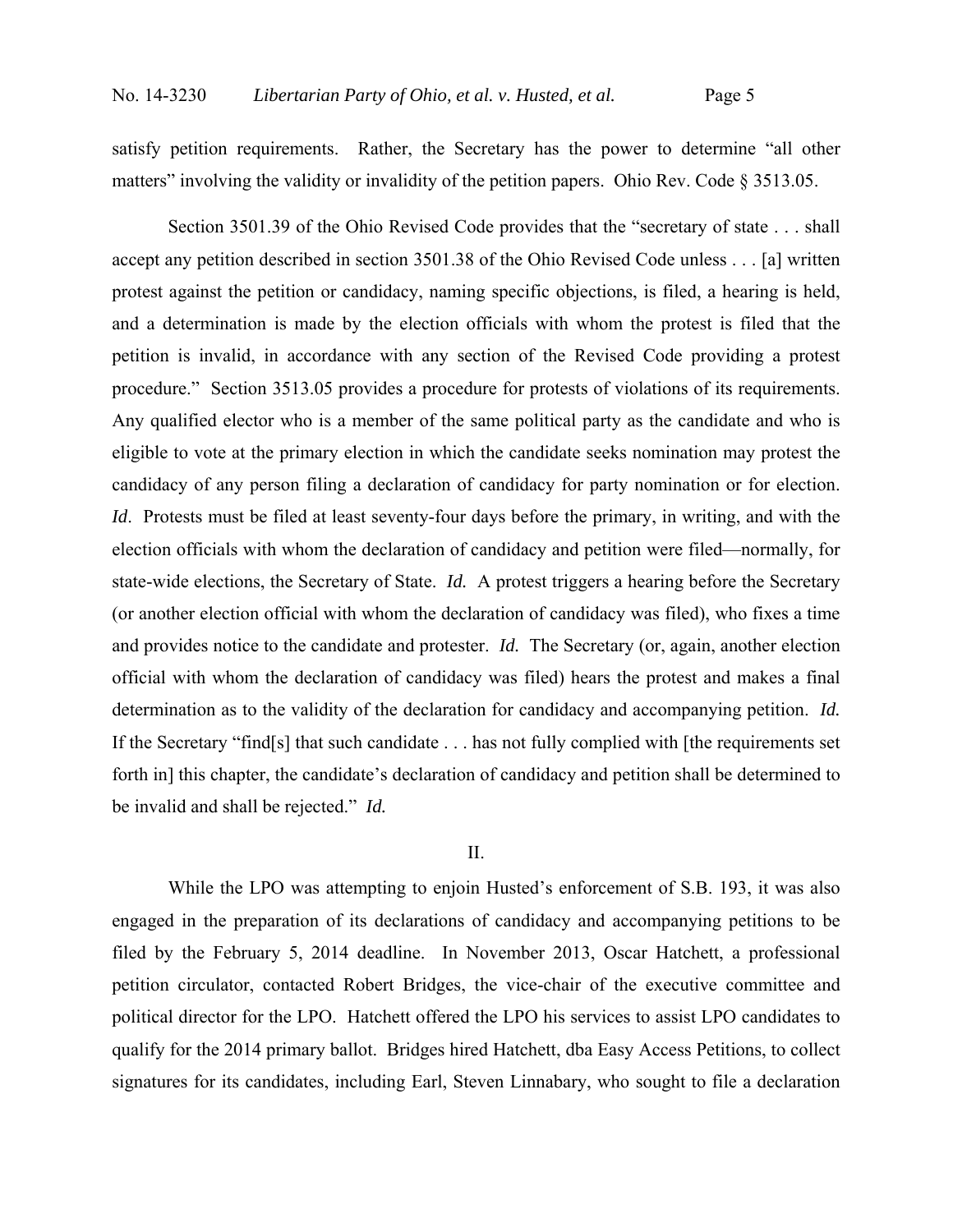of candidacy on behalf of the LPO for attorney general, and Sherry Clark, who sought to file a declaration of candidacy on behalf of the LPO for lieutenant governor.

Hatchett collected 636 signatures for candidates Earl and Clark and 743 signatures for Linnabary. Hatchett billed the LPO for his services as Easy Access Petitions, receiving payment and reimbursements of approximately \$1,785 for signatures for Earl and \$500 or more for signatures for Linnabary. Hatchett shipped his completed petition papers to Bridges without completing the employer information box. Hatchett asked Bridges whether he wanted that portion of the petition papers filled out. Bridges did not give Hatchett any instructions as to whether to fill out the employee information box, although Bridges believed that it was not necessary to do so because Hatchet was an independent contractor. Indeed, at all times, Hatchett was an independent contractor, and not an employee of the LPO.

Like Bridges, Hatchett also believed it was unnecessary to fill in the employee information box. Hatchett had been a professional circulator circulating petitions in Ohio for approximately ten years. During that time, he circulated at least 10,000 petition papers and never completed the employer statement box on any petition paper. He was unaware of any of his signatures being invalidated for failure to complete the employer statement box. In mid-January, the LPO terminated its contractual relationship with Hatchett due to a lack of funds and, presumably, because he had gathered well more than the requisite 500 signatures for the prospective LPO candidates.

Hatchett was not the only circulator circulating petitions in support of the LPO candidates. On January 8, 2014, the LPO found itself, in Knedler's words, in "crisis mode." The district court had just issued a preliminarily injunction, ordering Husted to provide the LPO and its candidates access to the 2014 primary and general elections. The LPO had little more than a month until the February 5 filing deadline to collect the requisite signatures for its candidacy petitions, and it confronted the worst weather in 60 years. So the LPO reached out to "some folks outside of the party in the shadows"—including "Tea Party people," "Ron Paul people," independents, and members of the Ohio Democratic Party. Others were reaching out too. Ian James, the owner of The Strategy Network, "a grassroots consultancy and advocacy firm," spoke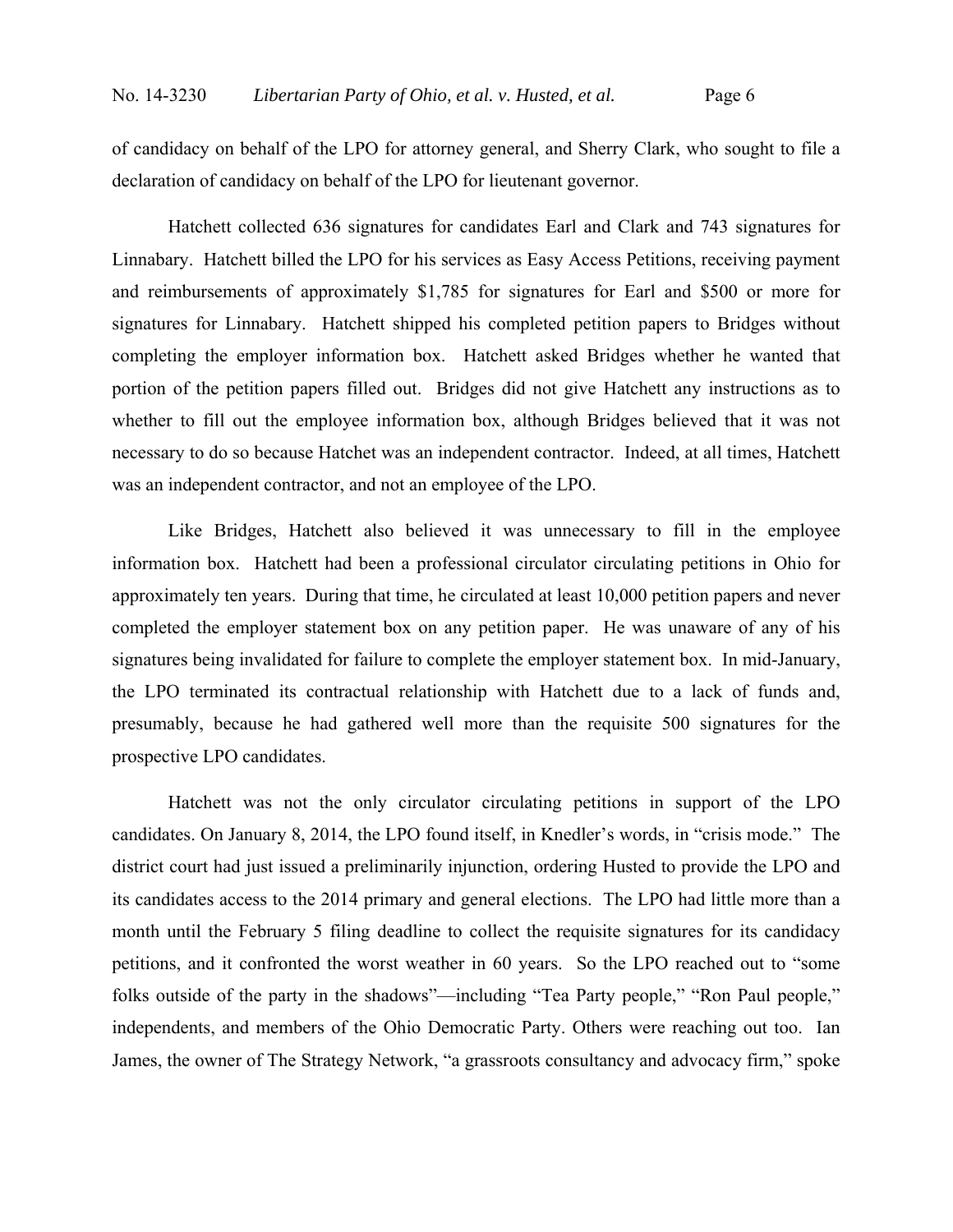with Chris Redfern, the chairman of the Ohio Democratic Party about collecting signatures for the Libertarian candidates.

And additional petitions began to be circulated, but not only by the LPO or its affiliates. For example, Sara Hart collected approximately 241 signatures for Earl and Clark and submitted them to Bridges. She also did not complete the employer information box. The LPO did not pay Hart for her services. Nor did Hatchett, although Hatchett did know Hart from previous petition circulation efforts. Thus, Hart was likely working as an independent contractor for some unspecified third party. Furthermore, on January 28, 2014, an organization, Ohioans for Liberty, paid \$12,000 to The Strategy Network to supervise, manage, and organize efforts to collect signatures for Earl and other Libertarian candidates. The Strategy Network directed four of its employees and interns to collect signatures on behalf of LPO candidates. But neither Ohioans for Liberty nor The Strategy Network is affiliated with the LPO. Ohioans for Liberty is a  $501(c)(4)$  organization, and the vast majority of its funding comes from the Ohio Democratic Party—to the tune of \$828,000. Although James avowedly did not know the affiliation between Ohioans for Liberty and the Ohio Democratic Party, it is reasonable to infer that the Democratic Party was financing the circulation of petitions for LPO candidates.

These efforts, particularly Hatchett's, garnered enough signatures to confidently place the LPO candidates on the primary ballot. On December 30, 2013, Linnabary filed with Husted, pursuant to section 3513.05 of the Ohio Revised Code, a declaration of candidacy and nominating petition for attorney general, consisting of 94 separate petition papers and 968 signatures. And on February 4, 2014, one day before the filing deadline, Earl and Clark filed with Husted a declaration of candidacy and nominating petition for governor and lieutenant governor, consisting of 191 separate petition papers and 1,478 signatures.

On February 6, 2014, these petition papers were transmitted to local boards of elections to determine the validity of the signatures. For Linnabary, the local boards returned 92 valid part-petitions containing 591 valid signatures. For Earl and Clark, the local boards returned 190 valid part-petitions containing 830 valid signatures, well in excess of the 500 required by section 3513.05 of the Ohio Revised Code. On February 18, after Husted received the part-petitions and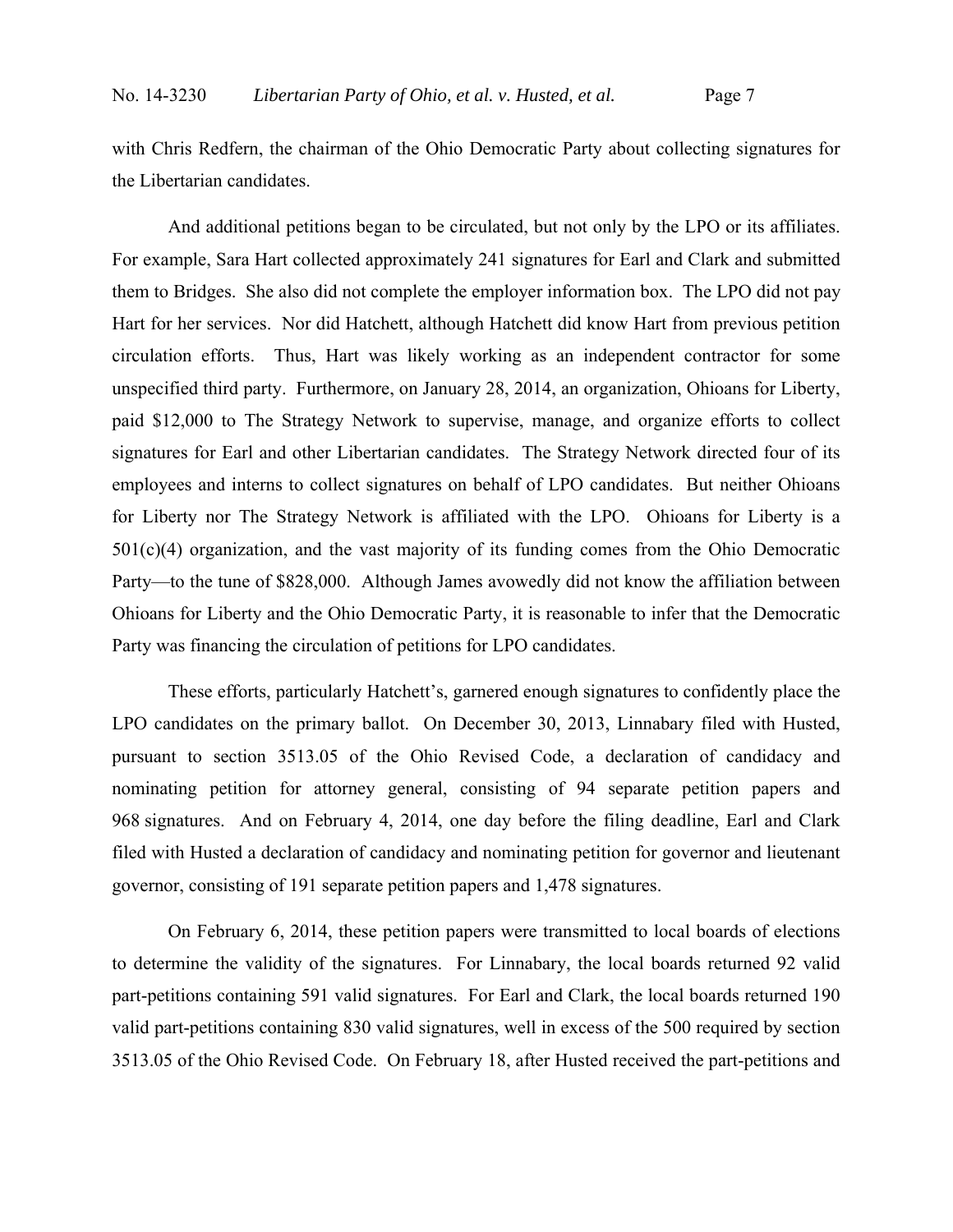determinations of validity from the local boards of election, he certified Linnabary, Earl, and Clark as LPO candidates for the May 6 primary ballot.

At that point Gregory Felsoci, the intervenor-defendant-appellee in this case, entered the picture. Felsoci resides in Akron, Ohio, works as a carpenter, and considers himself a member of the LPO. Felsoci's interest in Ohio ballot-access law apparently began after a Republican friend, John Musca, showed him an unidentified document which Musca claimed to have found in a local coffee shop. In the evidentiary hearing before the district court, Felsoci could not describe the nature of the document Musca showed him and was unable to explain why he believed the truth of the assertions the document contained. He said he believed it because he read it. As far as Felsoci understands, what he read and consequently believed was that the LPO was gathering "votes" without disclosing that those who gathered them were being paid to do so. Musca then asked Felsoci whether he would be willing to stand by his conviction that wrongdoing had occurred and agree to be contacted by someone to discuss pursuing the matter further. Felsoci acquiesced. Soon afterward, the Zeiger, Tigges, and Little law firm contacted Felsoci and offered its assistance. Felsoci is not paying for his representation by the Zeiger law firm; he is unaware who is paying for it. Characterized as a "guileless dupe" by the district court, Felsoci likely is the tool of the Republican Party.**<sup>3</sup>**

On February 21, three days after Husted certified Linnabary, Earl and Clark as LPO candidates for the primary ballot, Felsoci filed a protest against the certification of Earl and Clark.**<sup>4</sup>** Felsoci argued that section 3501.38(E)(1) of the Ohio Revised Code requires independent contractors, not just employees, to complete the employer information box and thus the LPO candidates failed to comply with the employer disclosure requirement. He also asserted that the circulators were not members of the LPO as required by section 3513.05 of the Ohio Revised Code. Husted referred the protest to Bradley Smith, a hearing officer, to conduct a

<sup>&</sup>lt;sup>3</sup>The district court came to this conclusion: "[I]t seems fair to acknowledge the inference, especially in light of the fact that Felsoci's attorneys elicited evidence demonstrating that the Ohio Democratic Party, or its operatives or supporters, provided assistance to Plaintiffs in their efforts to gather petition signatures to qualify for the Ohio May 2014 primary ballot."

<sup>&</sup>lt;sup>4</sup>Two other individuals filed protests which are not of instant concern: Tyler King also filed a protest against the certification of these three candidates but withdrew his protest fairly quickly. And Carl Akers filed a protest against Linnabary only.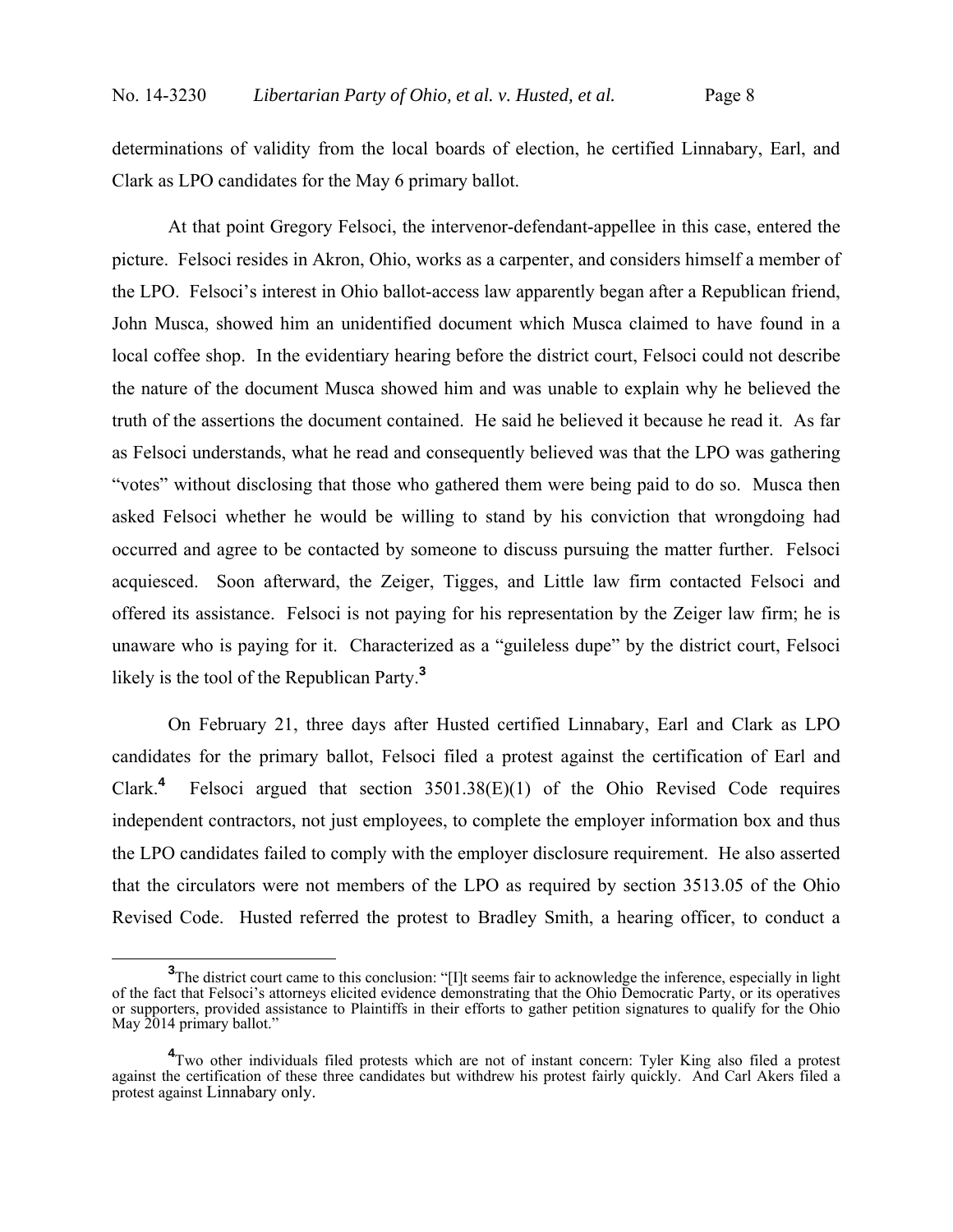hearing and issue a report and recommendation as to the disposition of the protest. Smith conducted the hearing on March 4, 2014. Persons associated with the LPO, Ohioans for Liberty, and The Strategy Network testified. Smith issued his report on March 7, 2014.

In that report, Smith concluded that all of the challenged petition circulators—Hatchett, Hart, and others—satisfied the requirement of section 3513.05 of the Ohio Revised Code of being members of the same political party as the candidate for whom they were circulating petitions because they had not voted in any primary for the last two years. Smith also concluded that because Hatchett and Hart failed to provide the name and address of the person or entity who compensated them in the employer information box on the petition papers, the signatures gathered for Earl and Clark failed to comply with section 3501.38(E)(1) of the Ohio Revised Code. Accordingly, Smith recommended that all the petition papers submitted by Hatchett and Hart be ruled invalid.

Husted adopted Smith's report and recommendation the same day it was made. Pursuant to his power under section 3513.05 of the Ohio Revised Code, Husted held that the signatures gathered for Linnabary by Hatchett and the signatures gathered for Earl and Clark by Hatchett and Hart were invalid, and, as a result, neither Linnabary nor Earl and Clark had the requisite five hundred valid signatures to be eligible for nomination at the May 6, 2014 primary election as LPO candidates for the offices of attorney general, governor, and lieutenant governor, respectively.

This was the first occasion on which enforcement of the employer disclosure requirement had resulted in the disqualification of a statewide candidate. In the absence of a protest, Husted's practice had been not to check petitions to see whether the employer name and address were omitted.

Husted's invalidation of the signatures and disqualification of the candidates from the ballot has serious consequences for the LPO, which go beyond the May primary. First, having failed to qualify for the primary ballot, Earl, Clark, and Linnabary cannot appear on the ballot for the November 2014 general election. Therefore, it is extremely unlikely that the LPO will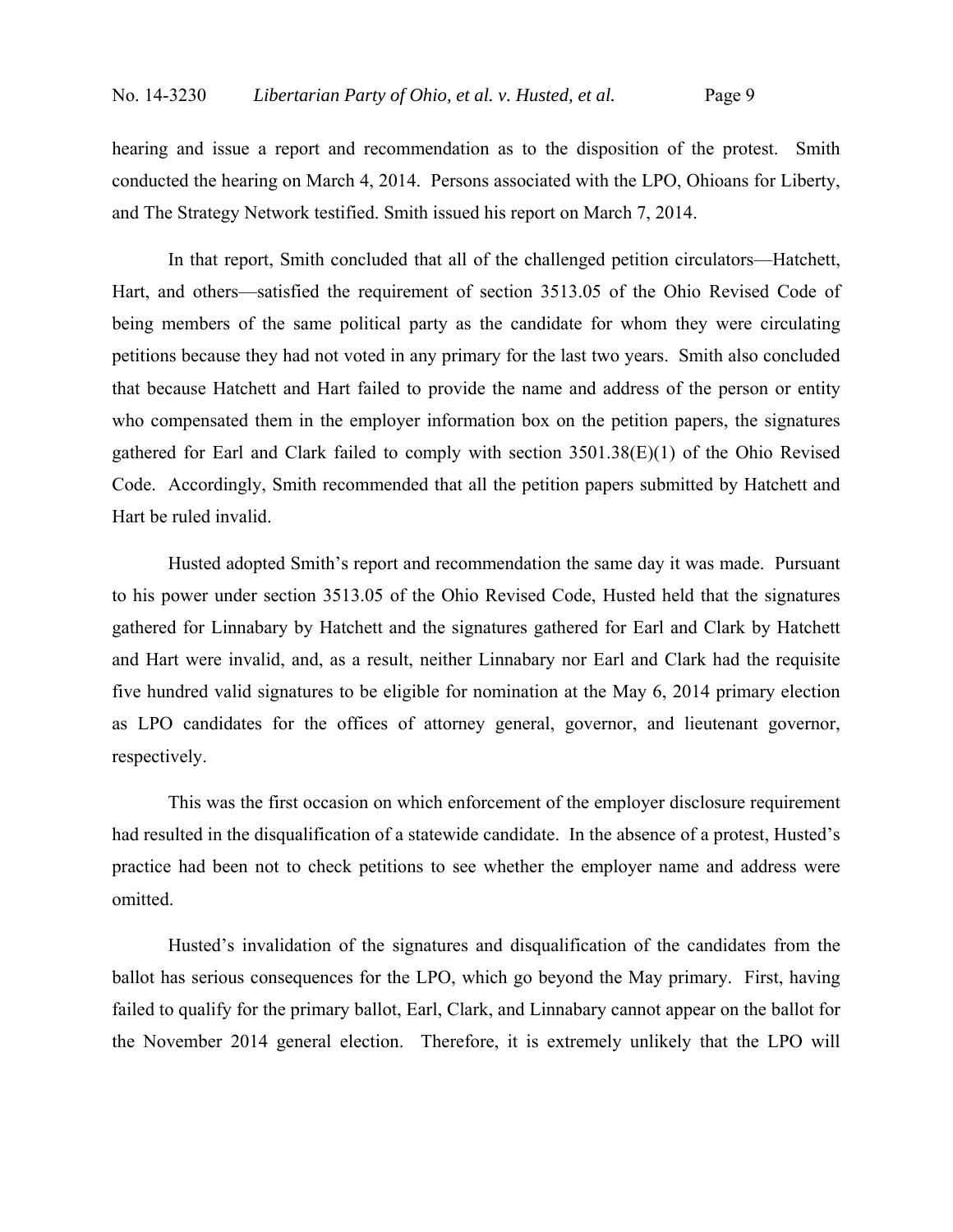receive two percent of the votes cast in the 2014 gubernatorial race.**<sup>5</sup>** Owing to amendments to Ohio's ballot-access statute enacted in S.B. 193, the LPO will very likely lose its recognition as a political party in Ohio. And to requalify as a political party, the LPO would have to file with the Secretary a party formation petition that is (1) supported by a number of signatures equaling one percent of the total vote at the 2014 gubernatorial election (amounting to more than 38,500 signatures, assuming no change in voting numbers from the 2010 gubernatorial election); (2) signed by not fewer than five hundred qualified electors hailing from each of at least a minimum of one-half of the congressional districts in the state (currently eight); and (3) filed at least one hundred and twenty-five (125) days before the general election the party plans to contest. *See* Ohio Rev. Code § 3517.01(A)(1)(b). Furthermore, the LPO would *also* have to meet the petition requirements imposed by section 3501.38 of the Ohio Revised Code—which it failed to meet for 500 signatures—for more than 38,500 signatures.

To avoid this result, the LPO again sought the interposition of the courts. Linnabary filed suit in the Supreme Court of Ohio, seeking a writ of *mandamus* to compel Husted to certify his candidacy as LPO candidate for attorney general and restore his name to the ballot. *See Linnabary*, 2014 WL 1317512, at \*1. The court concluded that Husted's interpretation of "employing" in section 3501.38(E)(1) of the Ohio Revised Code to cover employment relationships with independent contractors did not clearly disregard applicable law. *Id.* at \*5. The court also held that section  $3501.38(E)(1)$  does not comprehend a substantial-compliance standard and that strict compliance is therefore required. *Id.* at \*7. Accordingly, the court denied the writ of *mandamus*. *Id.*

The LPO and Earl, by contrast, looked again to the federal district court. On March 7, 2014, the same day as Husted disqualified the LPO from the May primary ballot, the LPO filed a second amended complaint, a third motion for a preliminary injunction, and a motion for a temporary restraining order. In its second amended complaint, the LPO lodged three additional constitutional claims under 42 U.S.C. § 1983. First, in count six, the LPO alleged that the requirement under section 3501.38(E)(1) of the Ohio Revised Code that circulators disclose their

<sup>&</sup>lt;sup>5</sup><br>
See Ohio Am. Sub. S.B. 193 § 4(B), 130th G.A. (2013) ("A political party that polls for its candidate for Governor at least two per cent but less than twenty per cent of the entire vote cast for that office at the 2014 general election remains a minor political party for a period of four years after meeting that requirement.")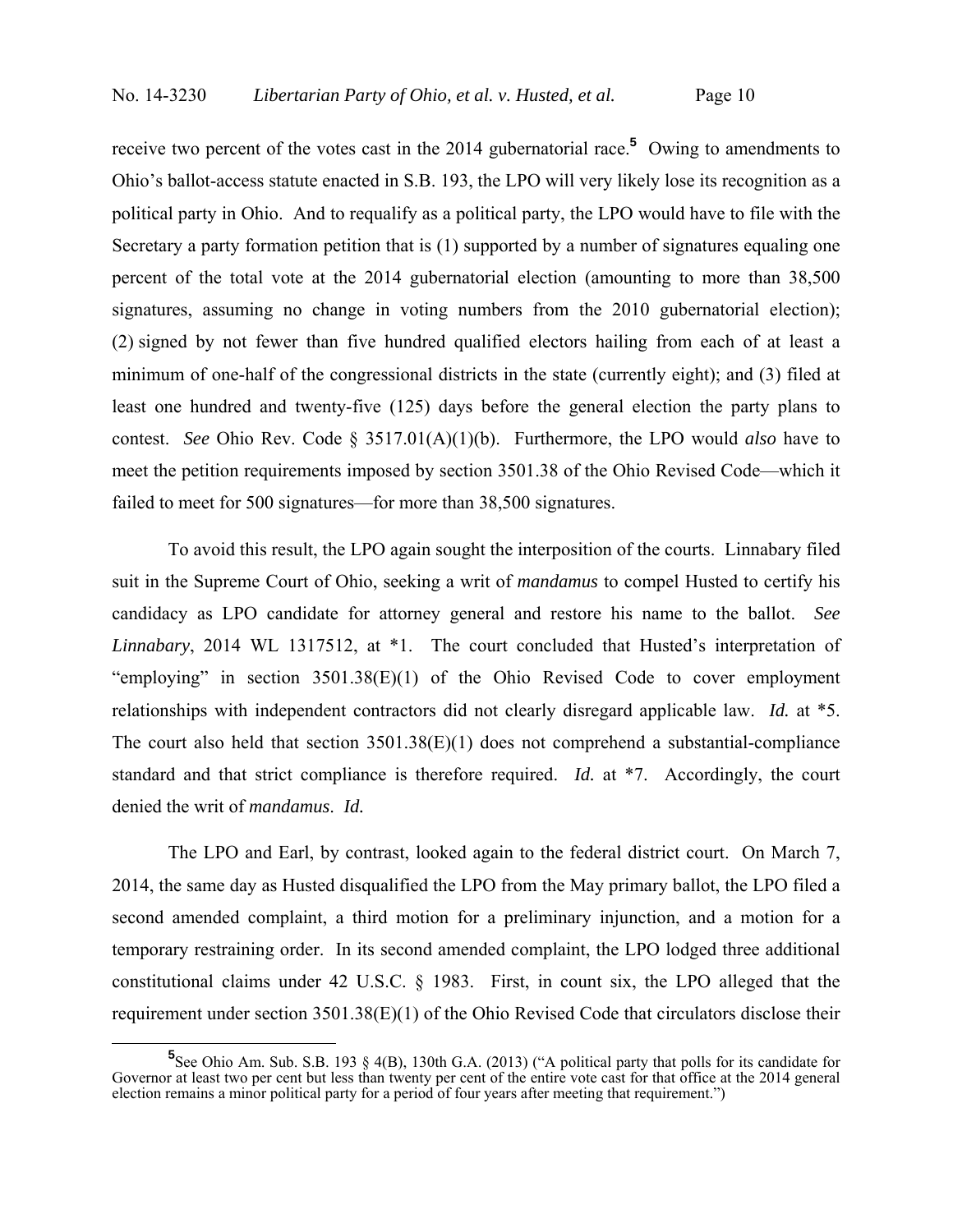employers facially violates the First Amendment. Second, in count seven, the LPO alleged that Husted's enforcement of that requirement by declaring their previously certified petition papers invalid violates the First Amendment as-applied. Third, in count eight, the LPO alleged that a retroactive application and enforcement of section 3501.38(E)(1) of the Ohio Revised Code violates its rights under the Due Process Clause of the Fourteenth Amendment. The LPO sought a declaration that section 3501.38(E)(1) is unconstitutional, both facially and as-applied, and a preliminary and permanent injunction prohibiting Husted from enforcing the statute as interpreted by him against the LPO with respect to the 2014 primary election. Shortly thereafter, Felsoci moved to intervene.

The district court conducted a preliminary conference and an evidentiary hearing on the LPO's third motion for a preliminary injunction. At the March 13, 2014 evidentiary hearing, the court heard the testimony of live witnesses, subject to cross examination. The court heard additional testimony on March 14 and 17, 2014.

On March 19, the district court issued an opinion and order denying the LPO's third motion for a preliminary injunction. The district court held that the LPO abandoned its due process claim and, moreover, that the claim lacked merit. The court also found that the LPO was unlikely to succeed on the merits of its facial and as-applied First Amendment challenges. After a summary analysis of the other factors to be considered in a motion for a preliminary injunction, *see Williamson v. Recovery Ltd. P'ship*, 731 F.3d 608, 627 (6th Cir. 2013), the district court concluded that each of them weighed against granting injunctive relief. The LPO gave notice of appeal.

The following day, on March 20, 2014, the LPO filed a motion with this court for an expedited appeal and an immediate injunction pending appeal providing that (1) Husted place Earl's name on the 2014 LPO primary ballot; (2) Husted be enjoined from printing the LPO primary ballots until the motion for an injunction pending appeal is resolved; and (3) Husted be directed to seek a waiver to the requirement that the ballots to be mailed to absent military personnel and overseas voters by March 22, 2014. The LPO concomitantly filed in the district court a motion to stay its ruling pending the outcome of the emergency appeal and to enjoin Husted from printing paper ballots for the May 2014 primary election until after their appeal had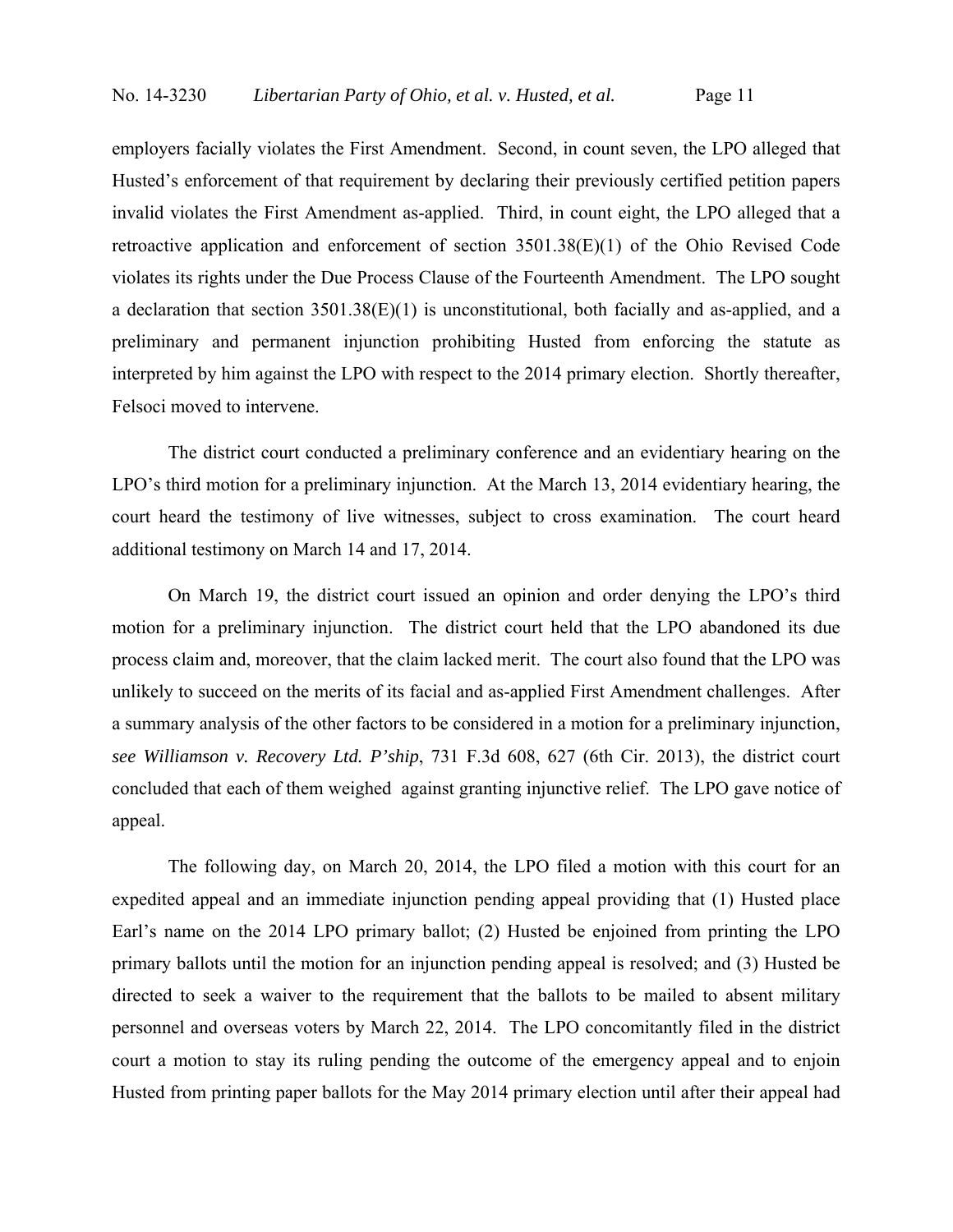been determined and the Ohio Supreme Court had issued its decision in *State ex rel. Linnabary*. The district court denied the LPO's motion to stay pending appeal, as did this court. We did, however, direct the clerk to expedite the appeal of the district court's denial of the LPO's third motion for a preliminary injunction. Ohio's primary election is scheduled for Tuesday, May 6, 2014. *See* Ohio Rev. Code § 3501.01(E)(1).

#### III.

"This court reviews the denial of a preliminary injunction for an abuse of discretion, examining findings of fact for clear error and legal conclusions *de novo.*" *Autocam Corp. v. Sebelius*, 730 F.3d 618, 624 (6th Cir. 2013). "The reviewing court looks to the same four factors the district court considered: likelihood of success on the merits, irreparable harm to the movant in the injunction's absence, harm to others as a result of the injunction's issuance, and the public interest." *Id.* "When a party seeks a preliminary injunction on the basis of the potential violation of the First Amendment, the likelihood of success on the merits often will be the determinative factor." *Connection Distrib. Co. v. Reno*, 154 F.3d 281, 288 (6th Cir. 1998). "With regard to the factor of irreparable injury, for example, it is well-settled that 'loss of First Amendment freedoms, for even minimal periods of time, unquestionably constitutes irreparable injury.'" *Id.* (quoting *Elrod v. Burns*, 427 U.S. 347, 373 (1976) (plurality)); *see also Newsom v. Norris*, 888 F.2d 371, 378 (6th Cir. 1989) ("The Supreme Court has unequivocally admonished that even minimal infringement upon First Amendment values constitutes irreparable injury sufficient to justify injunctive relief."). Thus, to the extent that the LPO can establish a substantial likelihood of success on the merits of its First Amendment claims, it also has established irreparable harm. *See Reno*, 154 F.3d at 288.

"Likewise, the determination of where the public interest lies also is dependent on a determination of the likelihood of success on the merits of the First Amendment challenge because 'it is always in the public interest to prevent the violation of a party's constitutional rights.'" *Id.* (quoting *G & V Lounge, Inc. v. Mich. Liquor Control Comm'n,* 23 F.3d 1071, 1079 (6th Cir. 1994)); *see also Dayton Area Visually Impaired Persons, Inc. v. Fisher*, 70 F.3d 1474, 1490 (6th Cir. 1995) ("[T]he public as a whole has a significant interest in . . . protection of First Amendment liberties."). "Accordingly, because the questions of harm to the parties and the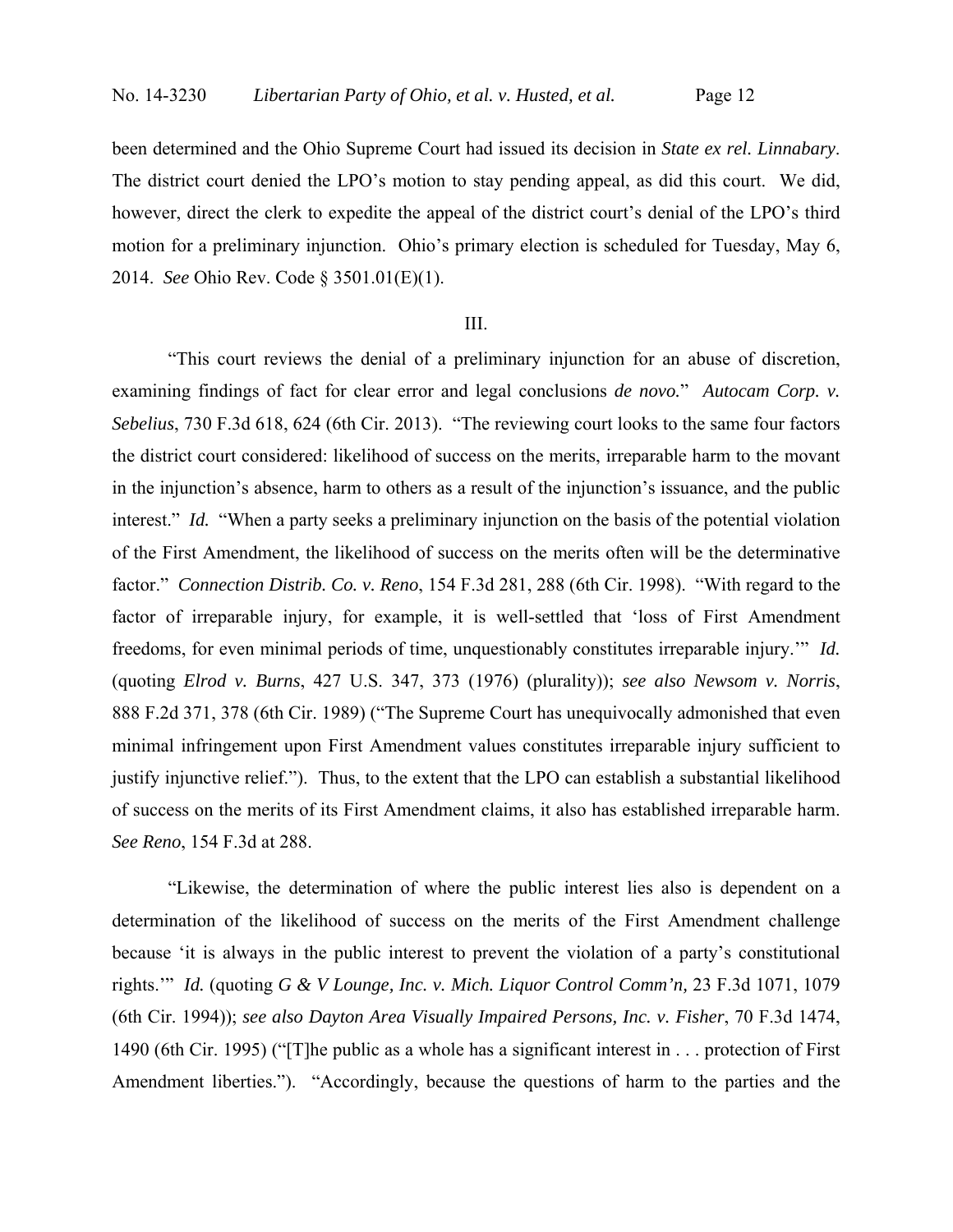public interest generally cannot be addressed properly in the First Amendment context without first determining if there is a constitutional violation, the crucial inquiry often is, and will be in this case, whether the state action at issue is likely to be found constitutional." *Reno*, 154 F.3d at 288. And "[s]ince 'likelihood of success' is a legal question that this court reviews *de novo*, the effective standard of review for a denial of a preliminary injunction in this posture is also *de novo*." *Autocam*, 730 F.3d at 624 (citing *Bays v. City of Fairborn*, 668 F.3d 814, 819 (6th Cir. 2012)).

#### IV.

Before this court, the LPO makes only one First Amendment claim—that section 3501.38(E)(1) is unconstitutional on its face. The as-applied challenge pursued in the district court has thus been abandoned. *See Robinson v. Jones*, 142 F.3d 905, 906 (6th Cir. 1998) ("Issues which were raised in the district court, yet not raised on appeal, are considered abandoned and not reviewable on appeal.").

We recognize that the LPO's facial challenge is one of overbreadth. In the First Amendment context, the overbreadth doctrine permits a litigant to assert that a statute is facially invalid because the impermissible applications of the law are substantial when compared against the statute's plainly legitimate sweep. *Wash. State Grange v. Wash. State Republican Party*, 552 U.S. 442, 450 n.6 (2008); *see also Broadrick v. Oklahoma*, 413 U.S. 601, 612 (1973) ("Litigants, therefore, are permitted to challenge a statute not because their own rights of free expression are violated, but because of a judicial prediction or assumption that the statute's very existence may cause others not before the court to refrain from constitutionally protected speech or expression."). The LPO obviously would suffer a burden if it could not hire circulators to circulate petitions for its candidates attempting to qualify for the Ohio ballot. But the First Amendment speech that the LPO alleges is unconstitutionally burdened by section 3501.38(E)(1) is the petition circulation of paid circulators who are not before this court. The LPO maintains that the employer disclosure requirement chills the First Amendment activity of many paid petition circulators and cannot withstand judicial scrutiny.

We also note that the LPO's facial challenge focuses on the employer disclosure requirement's impact on paid circulators with respect to candidacy nominating petitions for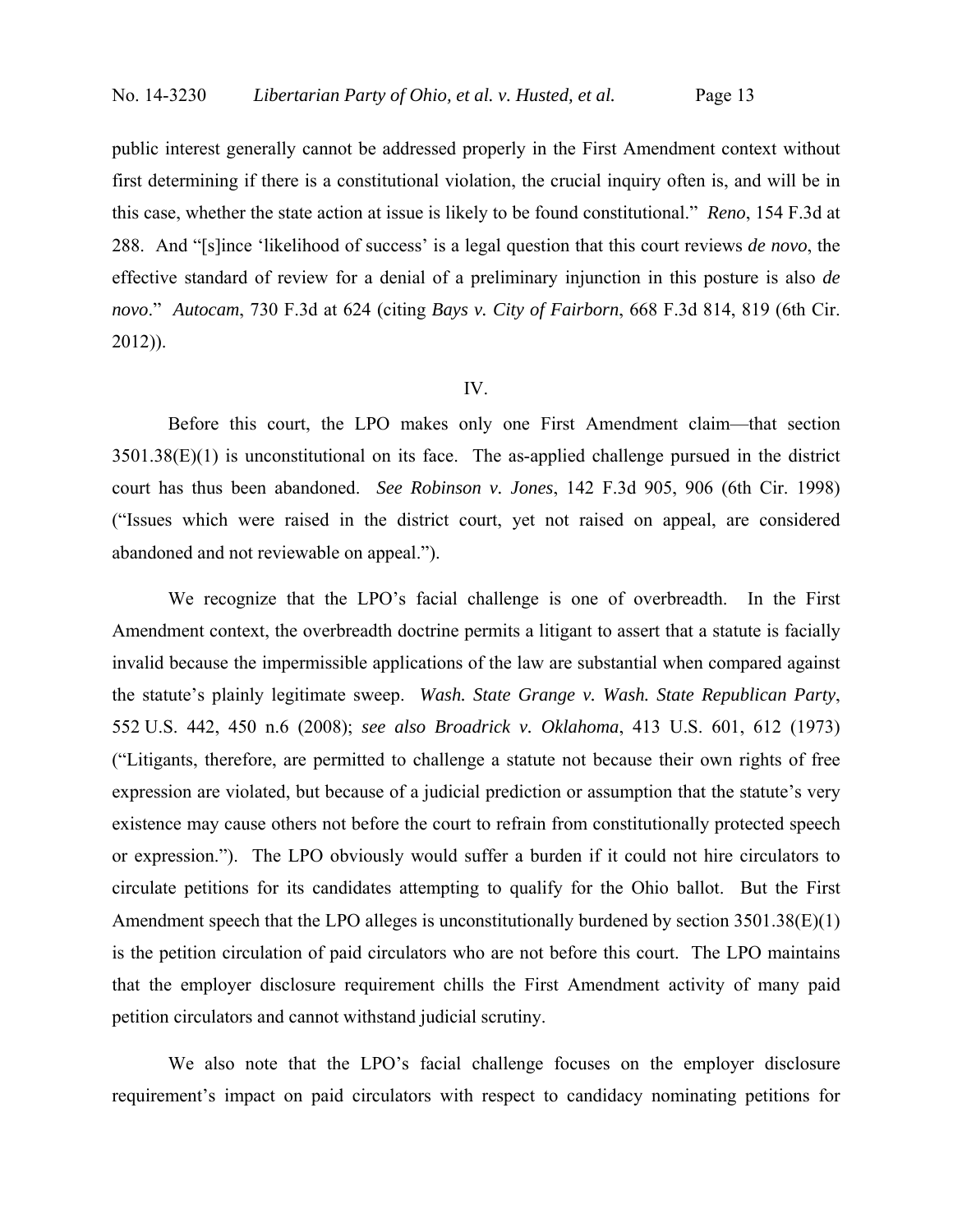minor political parties, a subset of those circulators to whom the requirement applies. Therefore, we review only the part of section 3501.38(E)(1) that requires circulators of candidacy or nomination petitions to disclose the name and address of the person employing them, if any.

The Supreme Court has repeatedly said that disclosure requirements do not impose a ceiling on speech. *See, e.g.*, *McCutcheon v. Fed Election Comm'n*, 134 S. Ct. 1434, 1459 (2014) (plurality); *Citizens United v. Fed Election Comm'n*, 558 U.S. 310, 366 (2010). Although they may burden the ability to speak, disclosure requirements do not prevent anyone from speaking. *Citizens United*, 558 U.S. at 366 (internal citations and quotation marks omitted). In the election context, disclosure requirements serve the important function of transparency, which is essential to the fair contestation for political office. Disclosure requirements provide "the electorate with information about the sources of election-related spending" and "help citizens make informed choices in the political marketplace." *Id.* at 367 (internal citations and quotation marks omitted). Thus, in the election context, although disclosure requirements may burden speech protected by the First Amendment, they are not automatically subject to strict judicial scrutiny. Rather, the Supreme Court has reviewed First Amendment challenges to disclosure requirements in the electoral context under what it has termed "exacting scrutiny." *John Doe No. 1 v. Reed*, 130 S. Ct. 2811, 2818 (2010) (citing *Buckley v. Valeo*, 424 U.S. 1, 64 (1976) (per curiam) ("Since *NAACP v. Alabama*, we have required that the subordinating interests of the State [offered to justify compelled disclosure] survive exacting scrutiny") (alteration in original) (internal citation omitted); *Citizens United*, 558 U.S. at 366 ("The Court has subjected [disclosure] requirements to 'exacting scrutiny. . . .'" (quoting *Buckley*, 424 U.S. at 64)); *Davis v. FEC*, 554 U.S. 724, 744 (2008) (governmental interest in disclosure "'must survive exacting scrutiny'" (quoting *Buckley*, 424 U.S. at 64)); *Buckley v. American Constitutional Law Foundation, Inc. (ACLF)*, 525 U.S. 182, 204 (1999) (finding that disclosure rules "fail[ed] exacting scrutiny")). "That standard 'requires a substantial relation between the disclosure requirement and a sufficiently important governmental interest.'" *Reed*, 130 S. Ct. at 2818 (quoting *Citizens United*, 558 U.S. at 366−67) (internal quotation marks omitted).

"Exacting scrutiny," despite the name, does not necessarily require that kind of searching analysis that is normally called strict judicial scrutiny; although it may. To withstand "exacting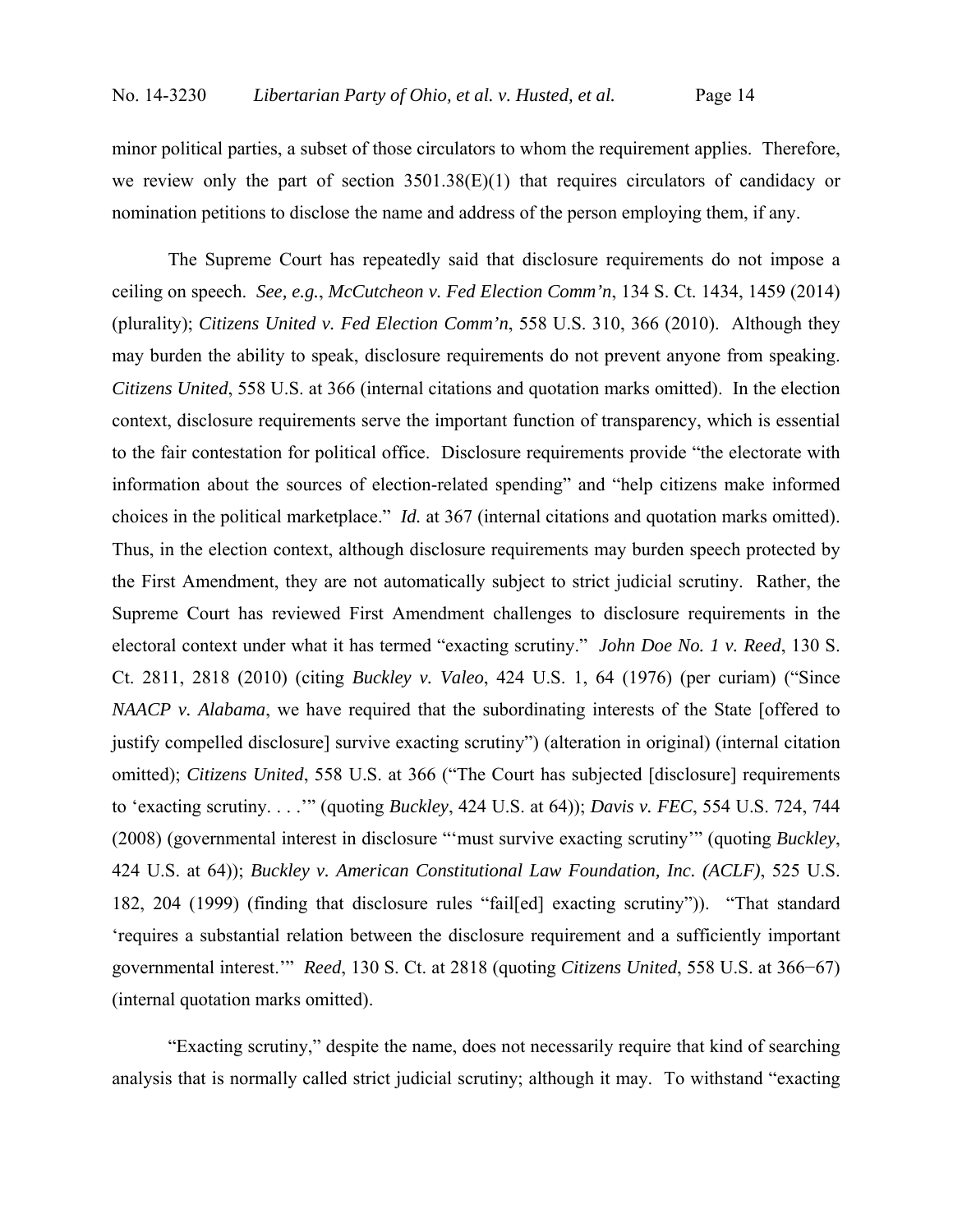scrutiny," the Supreme Court has explained, "the strength of the governmental interest must reflect the seriousness of the actual burden on First Amendment rights.'" *Id.* (quoting *Davis*, 554 U.S. at 744). The burden a ballot-access disclosure requirement imposes on a First Amendment right may be sufficiently serious as to require strict scrutiny. *See ACLF*, 525 U.S. at 192 n.12 (explaining that the standard of review applied to paid circulator requirements "is entirely in keeping with the now-settled approach that state regulations impos[ing] severe burdens on speech . . . [must] be narrowly tailored to serve a compelling state interest." (citing *ACLF*, 525 U.S. at 206 (Thomas, J., concurring in judgment) (alterations in original) (internal quotation marks omitted)). However, it may not be. *See, e.g.*, *Reed*, 130 S. Ct. at 2820 n.2 (explaining that the standard of review applied differs from strict scrutiny). If a disclosure requirement in a ballot-access provision chills First Amendment speech, the level of scrutiny to be applied depends on the severity of the burden. *Compare ACLF*, 525 U.S. 192 n.12, 194−95, 200, *and Meyer v. Grant*, 486 U.S. 414, 420−23 (1988), *with Reed*, 130 S.Ct. at 2821; *see also Citizens for Tax Reform v. Deters*, 518 F.3d 375, 383 (6th Cir. 2008) (recognizing the "sliding-scale" analysis).

#### A.

We turn then to an examination of the burden placed upon paid circulators for minor parties by the disclosure requirement. Initially, we note that circulating petitions is core political activity. *See Meyer*, 486 U.S. at 422. And we look to the LPO's description of the chill it asserts the disclosure requirement places on paid circulators: "[R]equiring disclosure of funding sources makes speech and association risky for those who want to support minor parties and unpopular causes." From there the LPO's brief moves on to an examination of the evidentiary record in this case. We do the same.

The evidentiary record in the district court included the full transcript of the administrative hearing on Felsoci's protest. Three items in the administrative record have relevance. First, Hatchett was asked the following by counsel for Felsoci:

Q. Sir, you've always understood that you could circulate petitions only as long as you did not affiliate with a particular political party? A. Yes. *Q. All right. And you always understood that an affiliation with a particular political party would substantially restrict the opportunities you would have to make money circulating*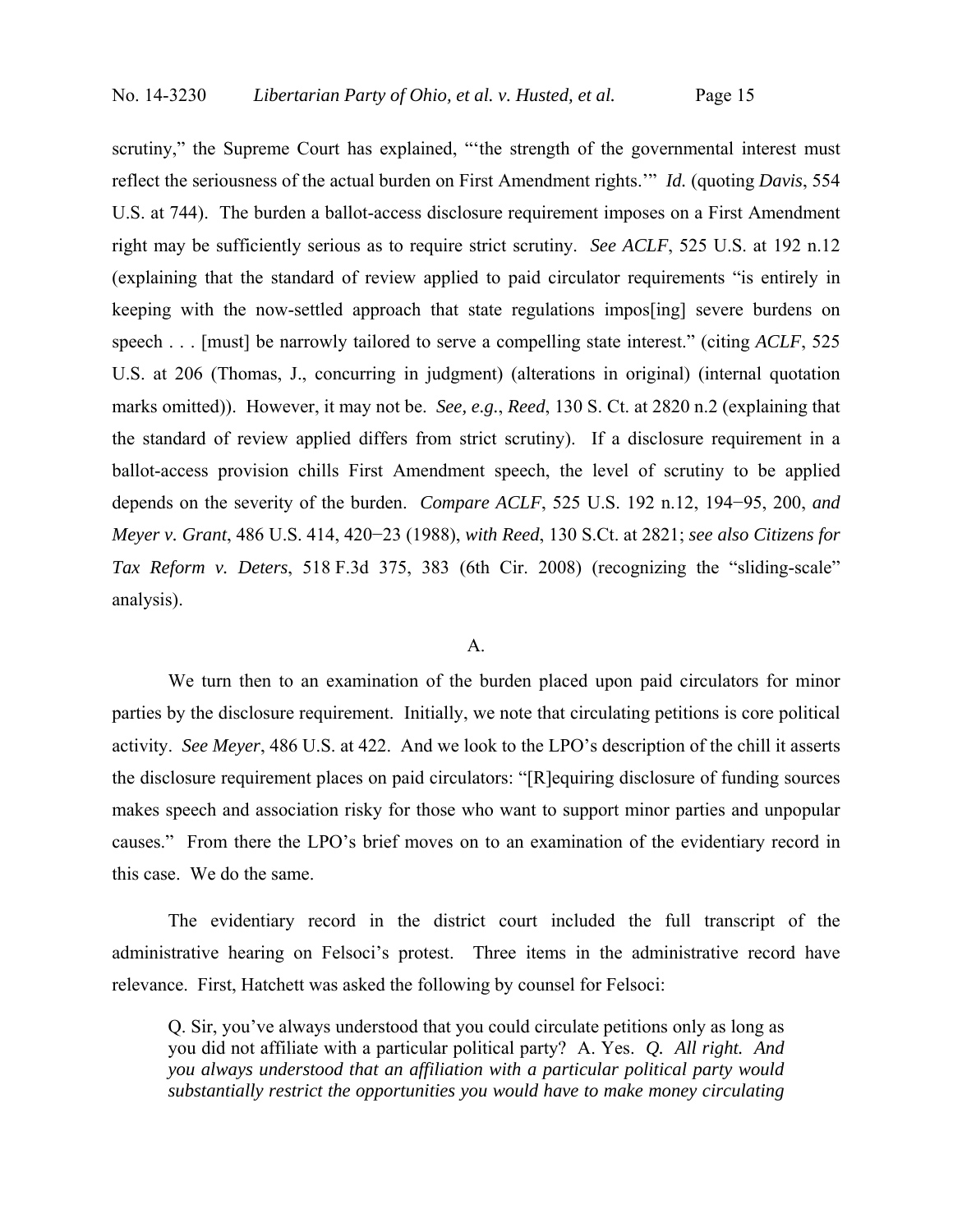*petitions. A. Yes, sir.* Q. So it's fair to say you have never been a member of a political party. A. I am unaffiliated, yes."

Second, during the administrative hearing, an attorney appeared on behalf of The Strategy Network to state the objections of its employees and volunteered the following proffer on behalf of Ian James:

Specifically, if [James] were asked these questions he would give these answers: . . . Were you involved in organizing, managing, and supervising the circulators of signatures for the – of petitions for signatures of the Earl and Clark campaign? He would give the answer yes. Would being compelled to disclose the identities of persons with whom you communicated regarding the management, organization, and supervision of the signature-gathering for the Earl/Clark campaign alter how you communicate in the future? He would answer yes. . . . Would compelled disclosure of identities of such persons and your communications with them make them less likely to become involved—make you, rather, less likely to become involved in such activities in the future? He would answer yes. Would compelled disclosure of the identities of such persons and your communications with them make it less likely that others would ask you to become involved in such activities in the future? He would answer yes. As part of your work in political campaigns, do you depend on your ability to attract like-minded associates willing to engage with you in such political activities? He would answer yes. Would compelled disclosure of the identities of such persons and your communications with them . . . negatively affect your ability to attract such associations and form such associations in the future. He would answer yes."

All employees of The Strategy Network disclosed their employment on the petitions they submitted.

Third, despite the attorney's lodging of objections on his behalf, James did indeed appear at the administrative hearing and was called to testify by Felsoci. His testimony recounted his status as a proud Democrat and his discussion with Democratic Party officials about how obtaining signatures for Earl would harm the Republican candidate. And he described his efforts to obtain signatures for the LPO. Counsel for LPO asked James no questions relating to the earlier proffer, and he gave no testimony relevant to any burden on paid circulators.

Prior to the district court's evidentiary hearing, the LPO submitted the affidavit of Paul Frankel. Frankel is both a Libertarian party official living in Alabama and a self-described independent ballot-access contractor. He avers that he has directed and participated in hundreds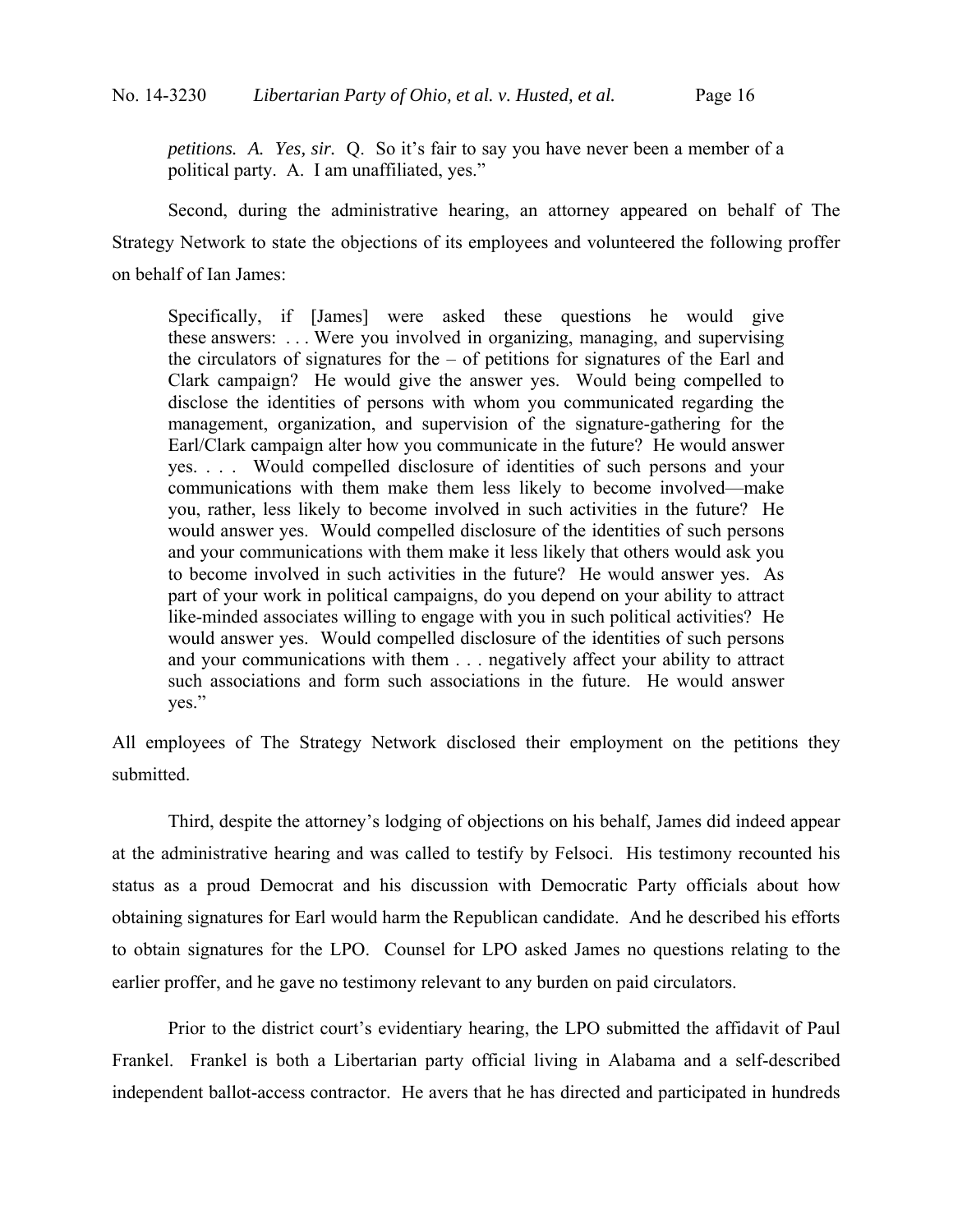of signature drives for candidates and initiatives. Frankel offers his opinion that hiring paid circulators is more difficult when states require that they disclose the source of their payments. He notes that paid circulators work for different candidates and causes and want to preserve anonymity of the sources "to insure future business." And he indicates that funding sources like to remain anonymous and do not like to pay circulators who must disclose their funding sources. He particularly mentions that funding sources with Democratic or Republican ties do not want their funding of Libertarian Party circulators known and are less likely to pay circulators for Libertarian Party candidates if they know the information will be disclosed. From this, he concludes: "Forcing candidates, parties and circulators to disclose their funding sources places a significant and severe burden on parties' and candidates' abilities to retain circulators."

At the evidentiary hearing in the district court, the Secretary presented the testimony of Brandon Lynaugh, co-owner of the public affairs firm Strategic Public Partners. Lynaugh's testimony related both to whether the disclosure requirement chilled the work of paid circulators and the governmental interest in preventing fraud, which we discuss later. The district court relied heavily on his testimony. With respect to the disclosure requirement, the district court accurately described it as follows:

SPP has run nine statewide issue campaigns and has coordinated efforts to collect signatures for campaign petitions in Ohio. SPP has participated in the collection of more than one million signatures. . . . Lynaugh also testified that, in the industry, there is no ambiguity as to whether a paid circulator was required to complete the employer information box on part petitions. He was not aware of any instance of a paid petition circulator refusing to provide the information and stated that the disclosure requirement did not prevent him from obtaining the circulators he needed for his petition efforts. Further, Lynaugh indicated he had never heard of harassment of the companies he hired to circulate petitions as a result of the disclosures. Similarly, no commercial petition-circulating firms ever expressed to him that the disclosure requirement impaired their ability to hire individual petition circulators.

In addition, Lynaugh testified that in his experience, commercial petitioncirculating firms are not concerned about which side of an issue they work on and opined the ability to obtain signatures for a variety of issues is an indication of talent. He gave an example. Specifically, during one petition drive, one half of SPP worked for one candidate and the other half worked for his opponent. Lynaugh also expressed that transparency as to who is paying for petition circulation is advantageous because both the press and public expect it in this day and age.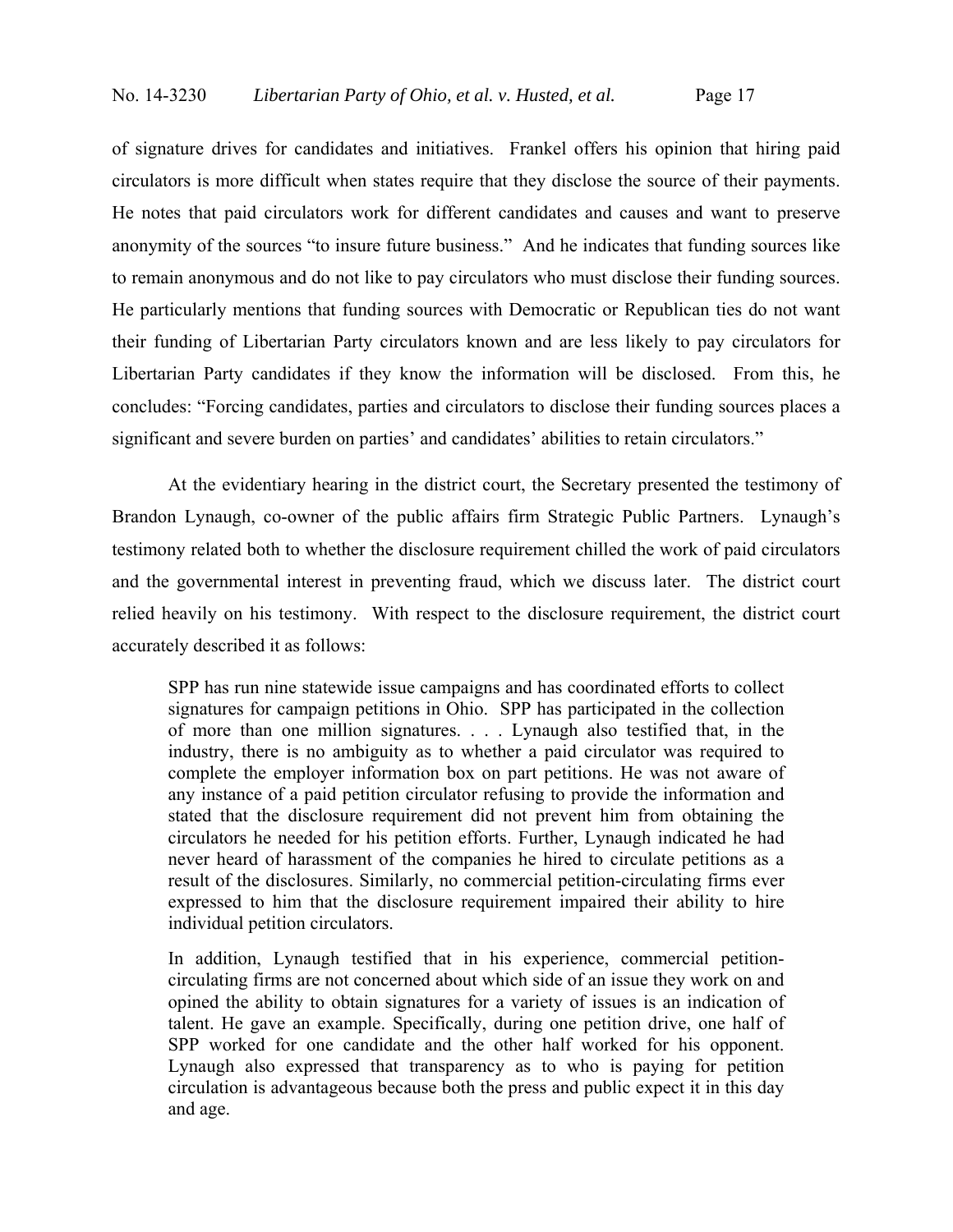Hatchett's testimony at the administrative hearing indicated his willingness to fill out the part of the petition form indicating his employment. No other evidence at the hearing before the district court bears on the issue of chill to circulators who must disclose their employment.

Reviewing the state administrative hearing and the evidentiary hearing before the district court, the relevant evidence of chill—whether to paid circulators generally or to those who circulate on behalf of minor party candidates—can best be described as scant. There is no record of any harassment or other efforts to dissuade circulators from circulating petitions. The proffer by James's attorney is not evidence, and James was not questioned about the issue when he in fact did testify. Hatchett's fleeting testimony about his understanding with respect to whether affiliation with a political party would restrict his employment opportunities says more about the attorney's leading questions than it does about what Hatchett himself thought. And Hatchett indicated to Bridges his willingness to fill in the disclosure information. The Frankel affidavit is conclusory and general. It is not based on Ohio's particular employer disclosure requirement and does not include any assurance that the activity of paid circulating is the same throughout the country. Lynaugh's specific knowledge and his experience, which includes experience in Ohio, speak directly to the issue and support a finding that there is no chill to circulator activity arising from the employer disclosure requirement.

Furthermore, when we assess the chill apt to flow from Ohio's employer disclosure requirement, we note that the disclosure is not made by the circulator to the voter. Rather, the disclosure is made by the circulator when the petition is filed, after the signatures are gathered. So while the core First Amendment activity of communicating with voters is occurring, the disclosure requirement plays no part. The circulator does not directly lose anonymity with the voter whose signature is being solicited. Also, the requirement itself is for an employer name and address only. Unless the political organization directly employs circulators, the employer will probably be a firm with no obvious political affiliation. No payment amounts are included. To be sure, seeking any information about a circulator has some potential, however small, to reduce willingness to engage in circulating. But other than that general observation, little else suggests that chill has occurred or is likely to occur as a result of the requirement. It is also worth noting that the disclosure requirement has been in effect for almost ten years. Yet the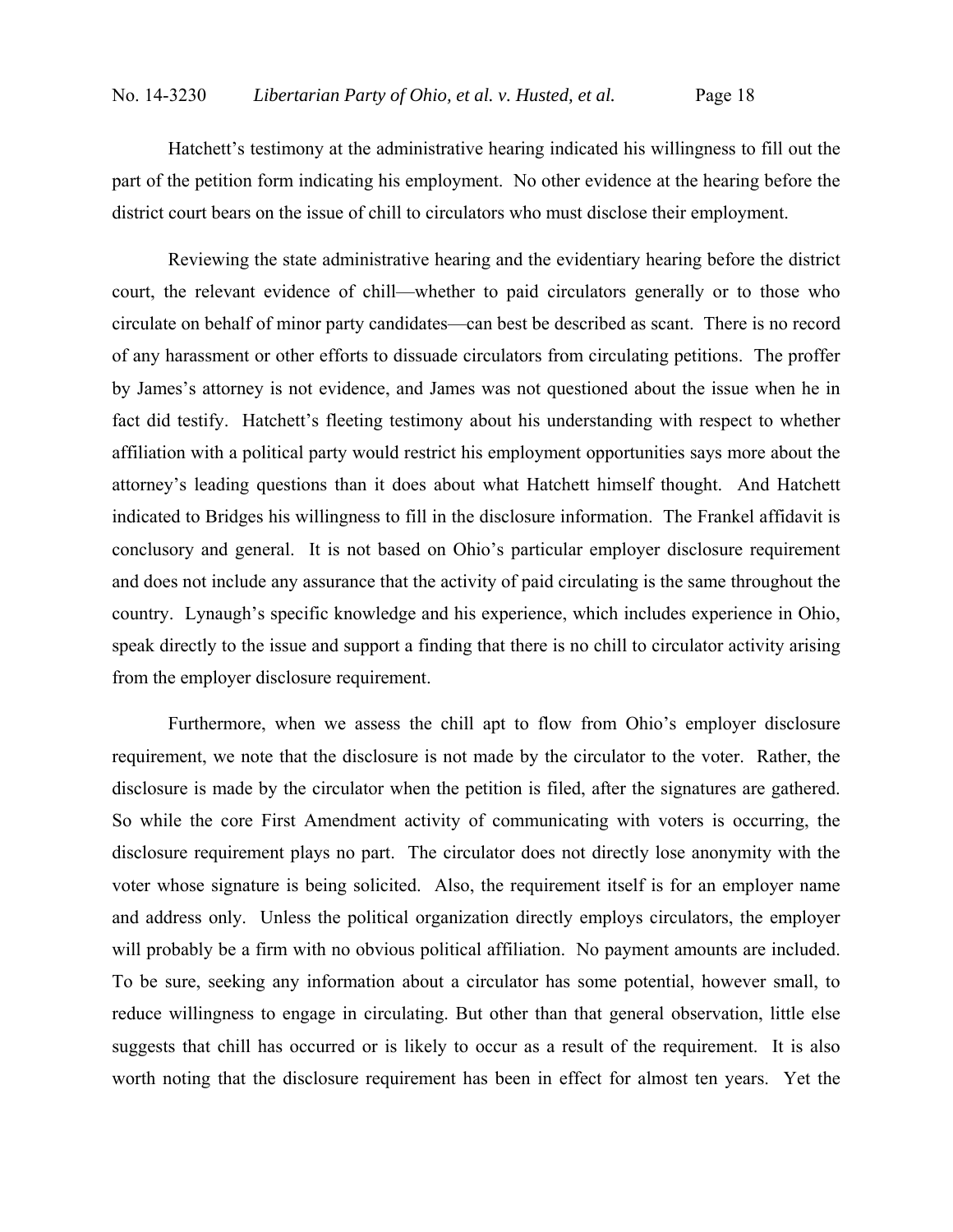record suggests that paid circulator activity is apparently common and that a variety of sources in Ohio provide the service. The only piece of evidence suggesting that the situation is different for minor parties is the Frankel affidavit, which, as previously noted, is general, conclusory, and does not relate specifically to Ohio. The LPO itself experienced no difficulty in obtaining paid circulators on short notice during a harsh winter. Overall, the LPO has provided "scant evidence" that Ohio's employer disclosure requirement for paid circulator places any burden whatsoever on circulators of petitions for candidacy nominations. *Cf. Reed*, 130 S. Ct. at 2821 (finding "scant evidence" that a state public records act allowing disclosure of signatories to referendum petitions would chill First Amendment speech).

#### B.

We turn to the state's interest in the requirement at issue. Section  $3501.38(E)(1)$  was enacted in 2004 after Ralph Nader's disqualification from the presidential ballot that year. The disqualification was accompanied by findings of substantial fraud among paid circulators, and the record here includes the hearing examiner's extensive factual determinations. The fraudulent activity of Nader circulators was a major factor in the disclosure requirement's enactment.

Evidence before the district court on the state's interest also included the testimony of Matthew Damshroder, Deputy Assistant Secretary of State and Director of Elections since 2011. According to Damshroder, the employer information requirement helps deter fraud and also to detect it. It encourages employers of circulators to educate the circulators about applicable law and to hire individuals who will not reflect negatively on them. The information also helps if followup is necessary, because employers are often easier to contact than circulators. The information enables the Secretary of State's Office to cross-check with campaign expenditure reports and thus contributes to overall reporting compliance. Damshroder explained that the Secretary of State lacks resources to examine part petitions for compliance with the requirement. Thus, it relies on protests to uncover noncompliance. This practice accounts for the fact that the disqualification of LPO candidates is the first time the requirement had been enforced resulting in disqualification of a statewide candidate.

Testimony bearing on the governmental interest also came from Lynaugh. Lynaugh described instance of cheating by circulators and recalled circulator frauds detected by law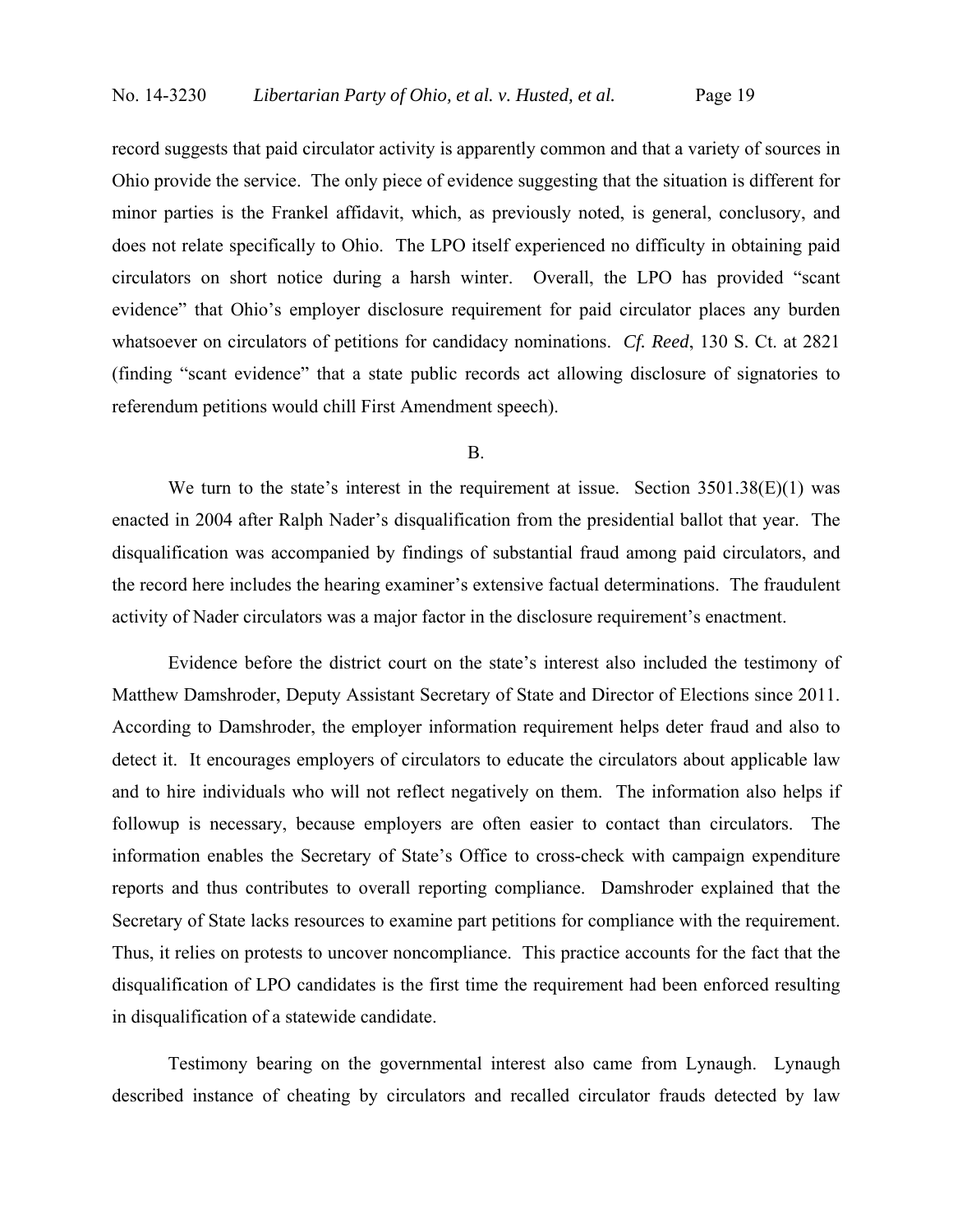enforcement in 2006 and 2009. He testified that circulators can commit fraud by obtaining names and addresses from a phone book, and he was aware of one instance where a circulator was caught doing that in the last year. He was unaware of any instance in which a volunteer circulator committed fraud and called the difference of risk of volunteer fraud versus paid circulator fraud "night and day."

Taking all this testimony together, it appears that the employer disclosure requirement serves substantial and legitimate state interests. The governmental interest is far more than theoretical since Ohio has experienced fraud by paid circulators. The most notable instance of fraud occurred during the circulation of petitions for a minor party candidate, Ralph Nader. The requirement serves an ongoing function of deterring fraud and facilitating its detection.

C.

When we fit this case within the analytical framework established by Supreme Court precedent, we see that the burden imposed on core First Amendment activity is largely theoretical and speculative. And evidence exists suggesting that there is no significant burden at all. *Cf. Reed*, 130 S.Ct. at 2821 (noting "scant evidence" that "only modest burdens" attended disclosure). The burden is thus insufficiently serious to require strict scrutiny of the statutory provision. *See id.* at 2820 (concluding that the disclosure requirement "is substantially related to the important interest of preserving the integrity of the electoral process"). Here, the state interest is substantial, legitimate, and supported by evidence of actual fraud. The record also includes evidence of the contribution the statute makes on an ongoing basis to serving the legitimate state interest. Under "exacting scrutiny" then there is a small burden on First Amendment activity coupled with an important and well-established governmental interest to which the disclosure requirement is substantially related. Therefore, application of "exacting" scrutiny" does not render the employer disclosure requirement unconstitutional. *See id.* at 2820−21.

Before leaving the First Amendment issue, we consider how the principal authorities relied on by the LPO relate to and inform our conclusions. Perhaps the most helpful case for LPO is *ACLF*, which involved a facial challenge to a Colorado statute that required that proponents of initiatives report at the time of petition filing names, addresses, and county of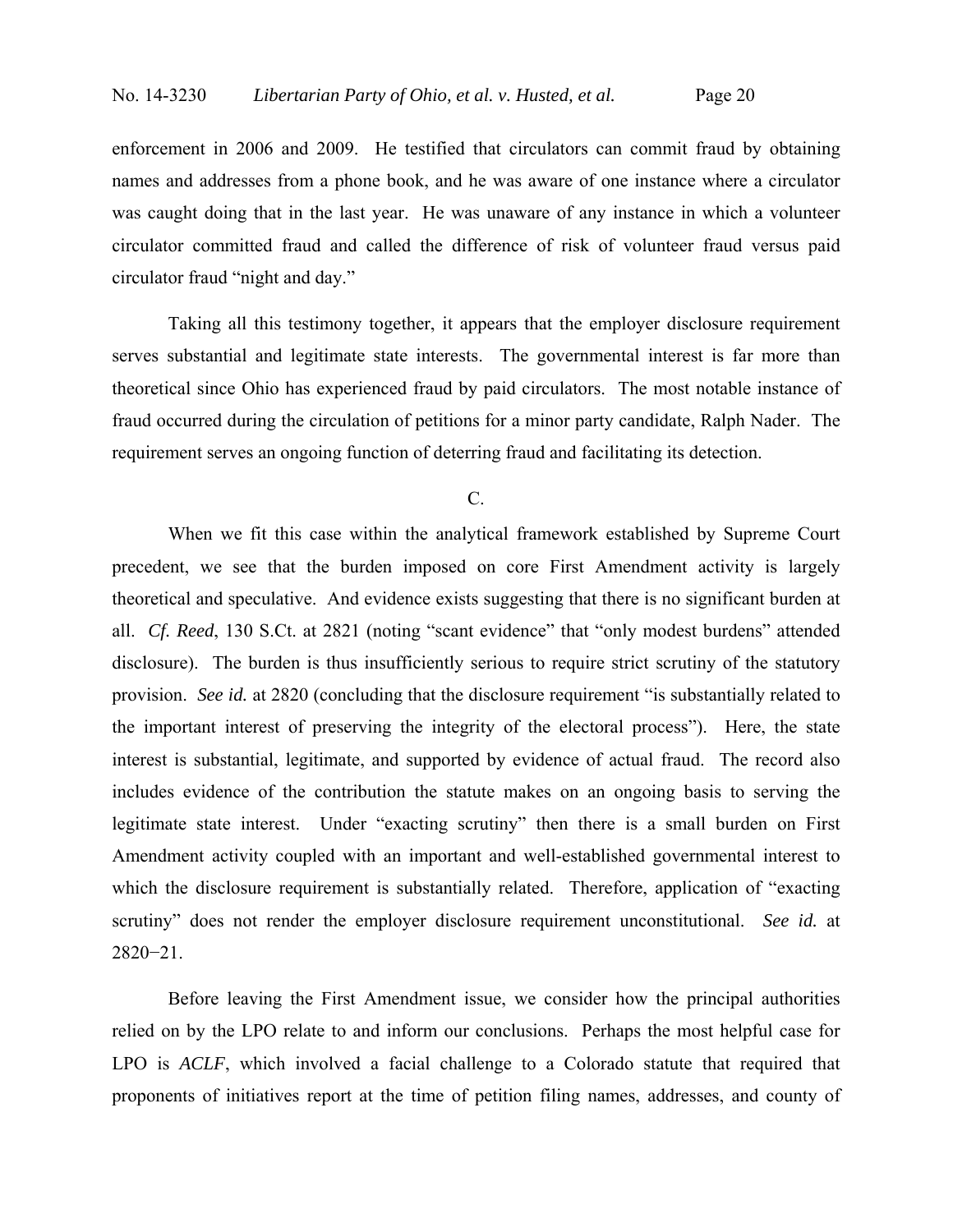voter registration of all circulators, the amount paid to each circulator, and the amount paid per petition signature. 525 U.S. at 189. Proponents were required to file on a monthly basis the names and addresses of each paid circulator and the amount of money paid and owed to each circulator during the month. *Id.* The circulator disclosure provision was challenged along with requirements that all circulators be registered voters and that circulators wear identification badges stating their names and whether they were volunteers or paid. *Id.* at 188−89. If they were paid, the badge also had to include the name and phone number of their employer. *Id.* at 188. The Supreme Court ruled that the registration and badge requirements violated the First Amendment and also invalidated the provisions of the final and monthly report requirements that related to disclosures about individual circulators. *See id.* at 197−204. With respect to paid circulators, the Supreme Court said, "[W]e agree with the Court of Appeals appraisal: Listing paid circulators and their income from circulation forc[es] paid circulators to surrender the anonymity enjoyed by their volunteer counterparts, no more than tenuously related to the substantial interests disclosure serves, Colorado's reporting requirements, to the extent they target paid circulators, fai[l] exacting scrutiny." *Id.* at 204 (alterations in original) (internal citations and quotation marks omitted).

The result in *ACLF* certainly requires a very close look at the LPO's First Amendment challenge. Indeed, we must be vigilant in scrutinizing all First Amendment challenges. But ultimately *ACLF* is not controlling, nor does the LPO suggest that it is. Instead, differences exist between the two cases that dictate a different result here. No single distinction is determinative, but together they point to upholding Ohio's employer disclosure requirement. The context of *ACLF* is an initiative campaign, and the Court itself noted that ballot initiatives do not pose the same risk of corruption that paying money on behalf of candidates does. *Id*. at 203 ("We note, furthermore, that ballot initiatives do not involve the risk of '*quid pro quo*' corruption present when money is paid to, or for, candidates."); *see also Meyer*, 486 U.S. at 427−28 (citing *First Nat'l Bank of Boston v. Bellotti*, 435 U.S. 765, 790 (1978) ("The risk of corruption perceived in cases involving candidate elections . . . simply is not present in a popular vote on a public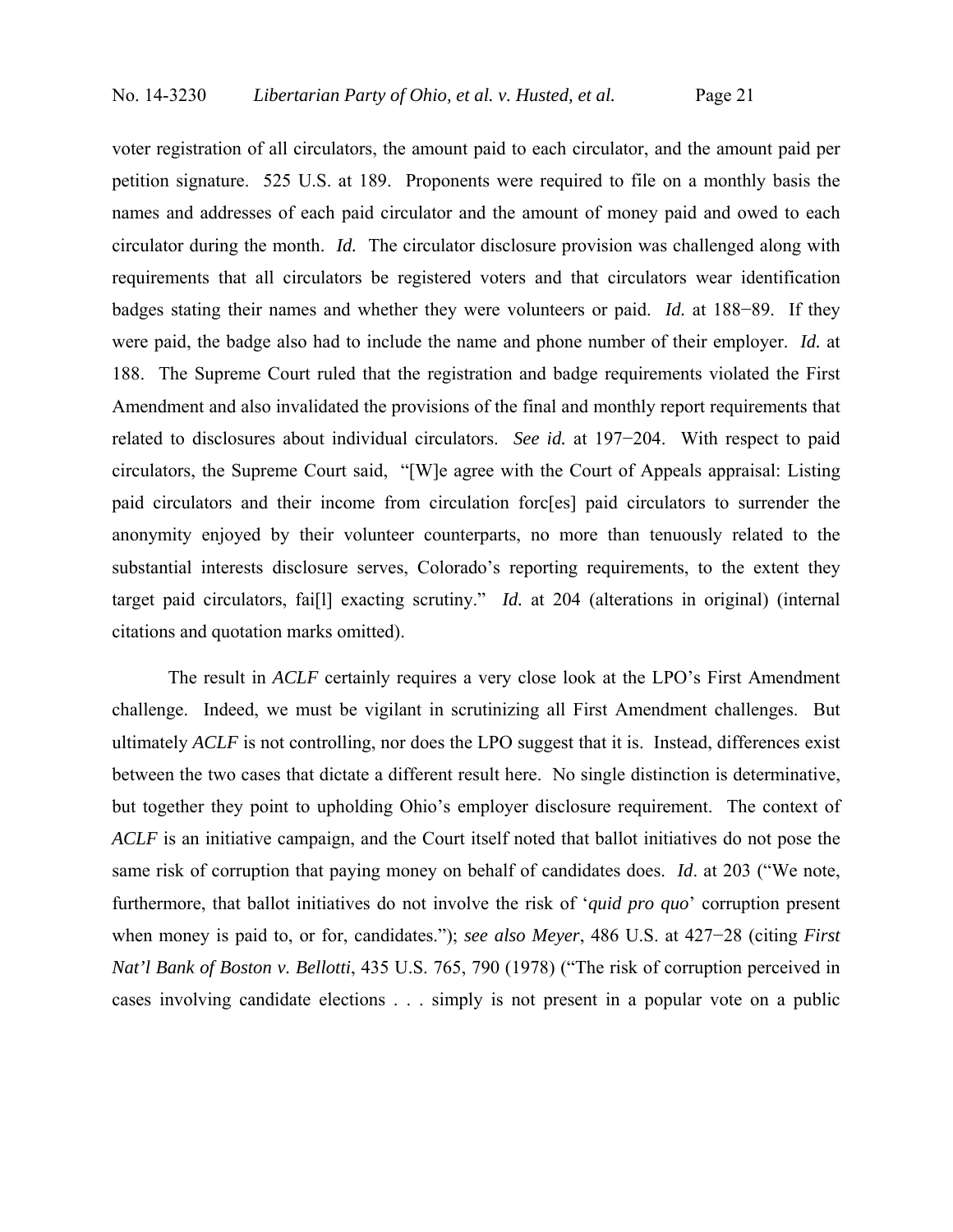issue.")).<sup>6</sup> While Ohio's disclosure requirement also applies to paid circulators circulating petitions for ballot initiatives, that is neither our context nor the object of the LPO's overbreadth challenge, and so we do not consider that aspect of the statute. *See Yazoo & M.V.R. Co. v. Jackson Vinegar Co.*, 226 U.S. 217, 219−20 (1912) ("Of course, the argument to sustain the contention is that, if the statute embraces cases such as are supposed, it is void as to them, and, if so void, is void *in toto*. But this court must deal with the case in hand, and not with imaginary ones. It suffices, therefore, to hold that, as applied to cases like the present, the statute is valid.").

Moreover, the record in *ACLF* contained no evidence that paid circulators we more apt to commit fraud than volunteer circulators, and the Court was unwilling to assume the fact "absent evidence to the contrary." 525 U.S. at 203. The record here, however, includes not only such evidence but also evidence of actual fraud involving paid circulators. And the *ACLF* disclosure itself—in monthly and final reports—both contained more information than is required here (payment amounts) and, there, the information disclosed was more visible to the public than a part-petition submitted on behalf of a candidate. Finally, an important part of the Supreme Court's analysis in *ACLF* relates to other measures by which Colorado seeks to deter fraud and diminish corruption. *See id.* at 203−04. The LPO does not suggest that other measures employed by Ohio figure in the analysis.

We note too that facts are not insignificant in determining the outcomes of First Amendment cases. So the entire record here plays a role in differentiating this case from *ACLF*. Our court stressed this point in *Citizens for Tax Reform v. Deters*, 518 F.3d 375 (6th Cir. 2008): "[T]he question is fact-intensive, given the 'sliding scale' analysis outlined by the Supreme Court in *Meyer*, *Buckley* and other decisions." *Id.* at 383 (citing *Lee v. Keith*, 463 F.3d 763, 768 (7th Cir. 2006) (describing the Supreme Court's flexible approach in similar First Amendment cases as a "sliding scale")). A determination that a challenged disclosure requirement unconstitutionally burdens speech protected by the First Amendment on one record does not compel us to conclude the same of a different disclosure requirement on another record. The

<sup>&</sup>lt;sup>6</sup>While recognizing the differing contexts between ballot initiatives and candidacy nominations, we do not suggest that ACLF's principles are wholly inapplicable to candidate petitions. *See Nader v. Blackwell*, 545 F.3d 459, 476 (6th Cir. 2008).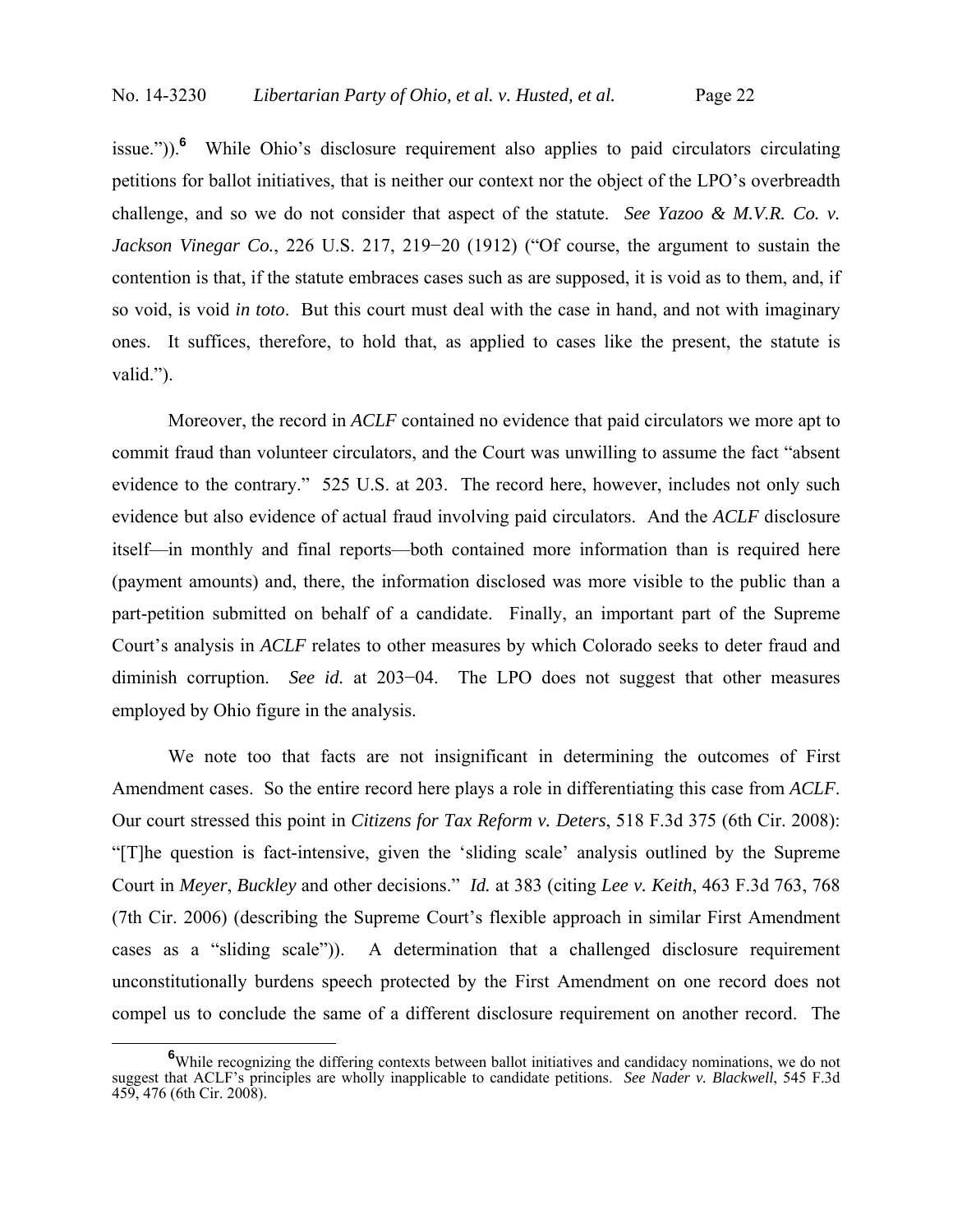Supreme Court has cautioned several times that there is "no litmus-paper" test separating valid ballot-access provisions from invalid interactive speech restrictions, *ACLF*, 525 U.S. at 192, and that there is "no substitute for the hard judgments that must be made," *id.* (quoting *Storer v. Brown*, 415 U.S. 724, 730 (1974)). And in making those hard judgments, we must look to the record before us.

Perhaps the case that the LPO urges us most strongly to follow is our own *Deters* precedent, in which this court invalidated Ohio's prohibition of compensation for circulators on a per-signature or per-volume basis. 518 F.3d at 388. Yet *Deters* provides little help to the LPO. Instead *Deters* demonstrates the exact approach we employ here: an intensive examination of the record to determine the weight of the burden on petition circulation. While the *Deters* court concluded that the Ohio statutory requirement at issue in that case would diminish petition circulation because the "requirement would make proposing and qualifying initiatives more expensive . . . and . . . professional coordinators and circulators would likely not work under a per-time-only system," *id.* at 385, the LPO offers no convincing evidence that the employer disclosure requirement at issue in this case would significantly diminish petition circulation, if at all.

The LPO's reliance on *McIntyre v. Ohio Elections Commission*, 514 U.S. 335 (1995), is also unavailing. In *McIntyre*, the Supreme Court invalidated an Ohio statute prohibiting the distribution of campaign literature that did not contain the name and address of the person or campaign official issuing the literature. *Id.* at 357. But *McIntyre* is not controlling. There, the Supreme Court concluded that Ohio sought to "indiscriminately outlaw<sup>[]</sup> a category of speech"—namely, anonymous political speech. *Id.*; *see also id.* at 338 n.3. Here, by contrast, Ohio's employer disclosure requirement for paid circulators of candidacy nomination petitions does not prohibit a category of speech. *See McCutcheon*, 134 S. Ct. at 1459 (noting disclosure requirements "do not impose a ceiling on speech"); *Citizens United*, 558 U.S. at 366 (disclosure requirements do not prevent anyone from speaking). If the disclosure requirement burdens any speech protected by the First Amendment—a burden for which the LPO has adduced scant evidence—then that burden is only indirect and far less severe than the burden imposed by the statute considered in *McIntyre.* And it is precisely along these lines that the *McIntyre* Court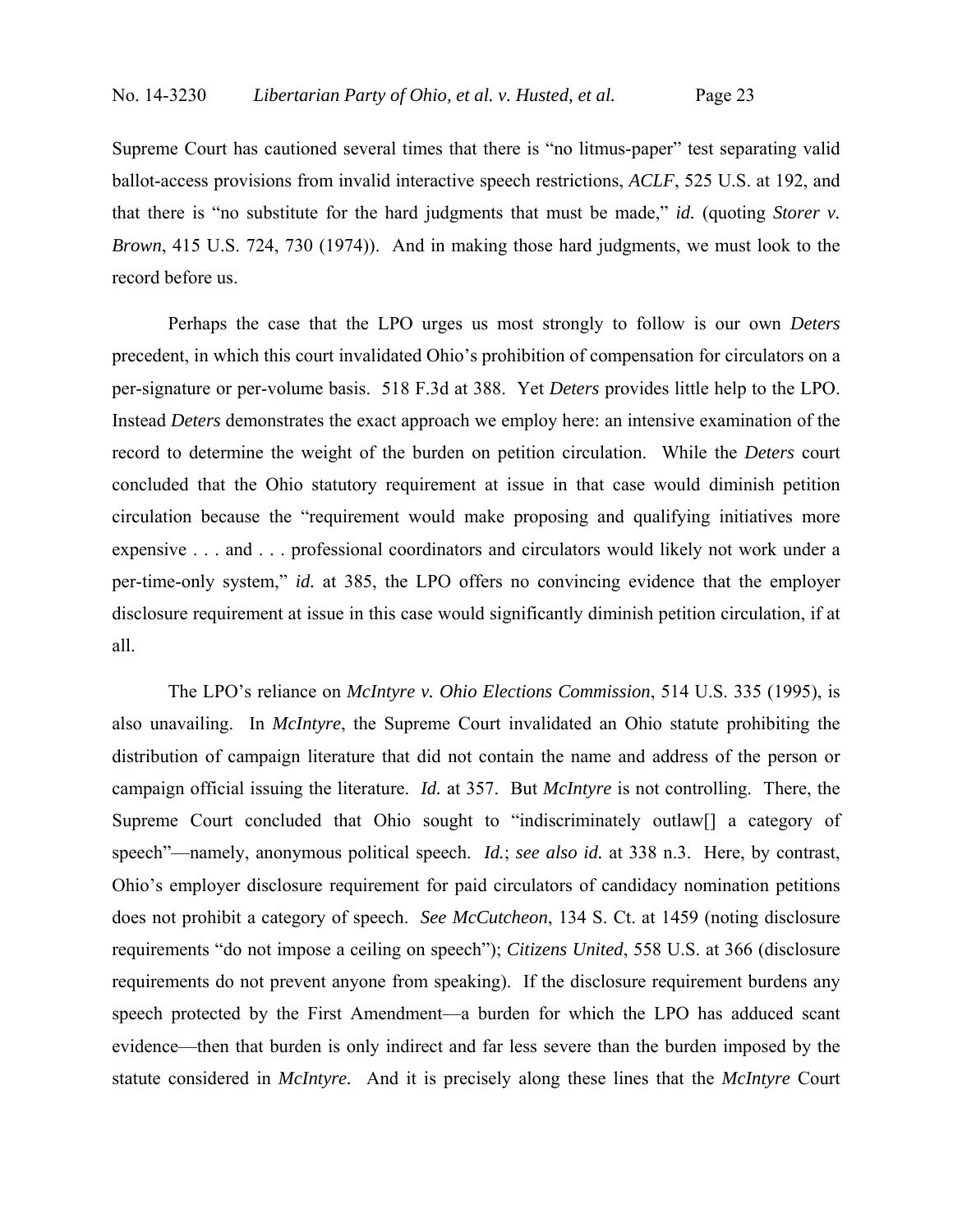distinguished its holding from *Buckley*, 424 U.S. at 75−76, in which the Supreme Court upheld disclosure requirements of independent expenditures in excess of a certain threshold to the Federal Election Commission:

Though such mandatory reporting [in *Buckley*] undeniably impedes protected First Amendment activity, the intrusion is a far cry from compelled selfidentification on all election-related writings. A written election-related document—particularly a leaflet—is often a personally crafted statement of a political viewpoint. Mrs. McIntyre's handbills surely fit that description. As such, identification of the author against her will is particularly intrusive; it reveals unmistakably the content of her thoughts on a controversial issue. Disclosure of an expenditure and its use, without more, reveals far less information. It may be information that a person prefers to keep secret, and undoubtedly it often gives away something about the spender's political views. Nonetheless, even though money may "talk," its speech is less specific, less personal, and less provocative than a handbill—and as a result, when money supports an unpopular viewpoint it is less likely to precipitate retaliation.

*McIntyre*, 514 U.S. at 355. Like the disclosure requirement upheld in *Buckley*, the employer disclosure requirement is a "far cry" from a blanket prohibition on all anonymous campaign literature. While we recognize that the employer disclosure requirement necessarily negates the total anonymity of paid circulators of candidacy nomination petitions, the requirement's chill of speech protected by the First Amendment is far less than the freeze-out which the *McIntyre* Court confronted. Absent record evidence suggesting otherwise, we do not see that *McIntyre* provides the guidance the LPO believes it does.

Accordingly, we hold that the LPO is not likely to succeed on the merits of its First Amendment overbreadth challenge to section 3501.38(E)(1).

V.

The LPO also lodges a due process claim against the enforcement of section 3501.38(E)(1). As with its First Amendment claim, the LPO fails to establish a substantial likelihood of success on the merits of its due process challenge. The LPO submits that section 3501.38(E)(1)'s disclosure requirement is void for vagueness because it failed to provide adequate notice of what conduct it prohibited. "[I]mprecise laws can be attacked on their face under two different doctrines." *City of Chicago v. Morales*, 527 U.S. 41, 52 (1999) (plurality). First, is the overbreadth doctrine, which is the basis of the LPO's First Amendment facial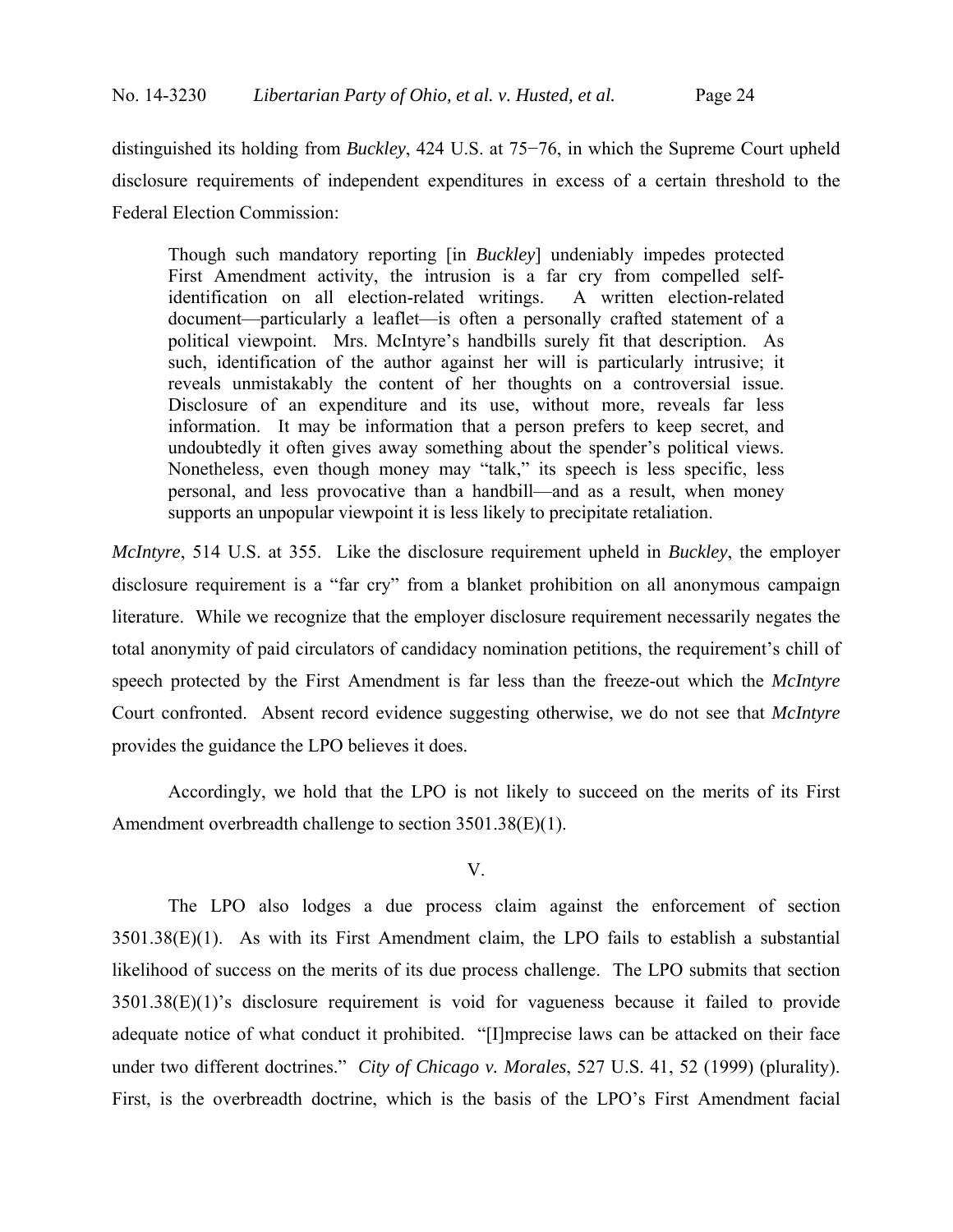challenge. "Second, even if an enactment does not reach a substantial amount of constitutionally protected conduct, it may be impermissibly vague because it fails to establish standards . . . that are sufficient to guard against the arbitrary deprivation of liberty interests." *Id.* "A fundamental principle in our legal system is that laws which regulate persons or entities must give fair notice of conduct that is forbidden or required." *FCC v. Fox Television Stations, Inc.*, 132 S. Ct. 2307, 2317 (2012) (citing *Papachristou v. Jacksonville*, 405 U.S. 156, 162 (1972)). "A conviction or punishment fails to comply with due process if the statute or regulation under which it is obtained 'fails to provide a person of ordinary intelligence fair notice of what is prohibited, or is so standardless that it authorizes or encourages seriously discriminatory enforcement.'" *Id.* (quoting *United States v. Williams*, 553 U.S. 285, 304 (2008)). A rule or regulation is unconstitutionally vague if it misleads the individuals it regulates into thinking that their conduct is not proscribed. *See Gentile v. State Bar of Nev.*, 501 U.S. 1030, 1048 (1991). "The question is not whether discriminatory enforcement occurred here, as we assume it did not, but whether the Rule is so imprecise that discriminatory enforcement is a real possibility." *Id.* at 1051.

The void-for-vagueness doctrine is concerned with "two connected but discrete due process concerns: first, that regulated parties should know what is required of them so they may act accordingly; second, precision and guidance are necessary so that those enforcing the law do not act in an arbitrary or discriminatory way." *Fox*, 132 S. Ct. at 2317 (citing *Grayned v. City of Rockford*, 408 U.S. 104, 108–09 (1972)). The strictness of our vagueness scrutiny is proportionate to the burden that the law imposes on those whom it regulates. *See Morales*, 527 U.S. at 55 (plurality); *see also Fox*, 132 S. Ct. at 2318 (stating that the abrupt regulatory change was especially concerning because the regulations at issue in that case "touch upon 'sensitive areas of basic First Amendment freedoms'" (quoting *Baggett v. Bullitt*, 377 U.S. 360, 372 (1964))); *id.* at 2319 (noting that lack of fair notice is especially troubling when the regulatory agency imposes a \$1 million fine for the violation). "When speech is involved, rigorous adherence to [the fair-notice] requirements is necessary to ensure that ambiguity does not chill protected speech." *Fox*, 132 S. Ct. at 2317.

The LPO's void-for-vagueness challenge centers on the term "employing" in section 3501.38(E)(1). The provision requires disclosure of the "name and address of the person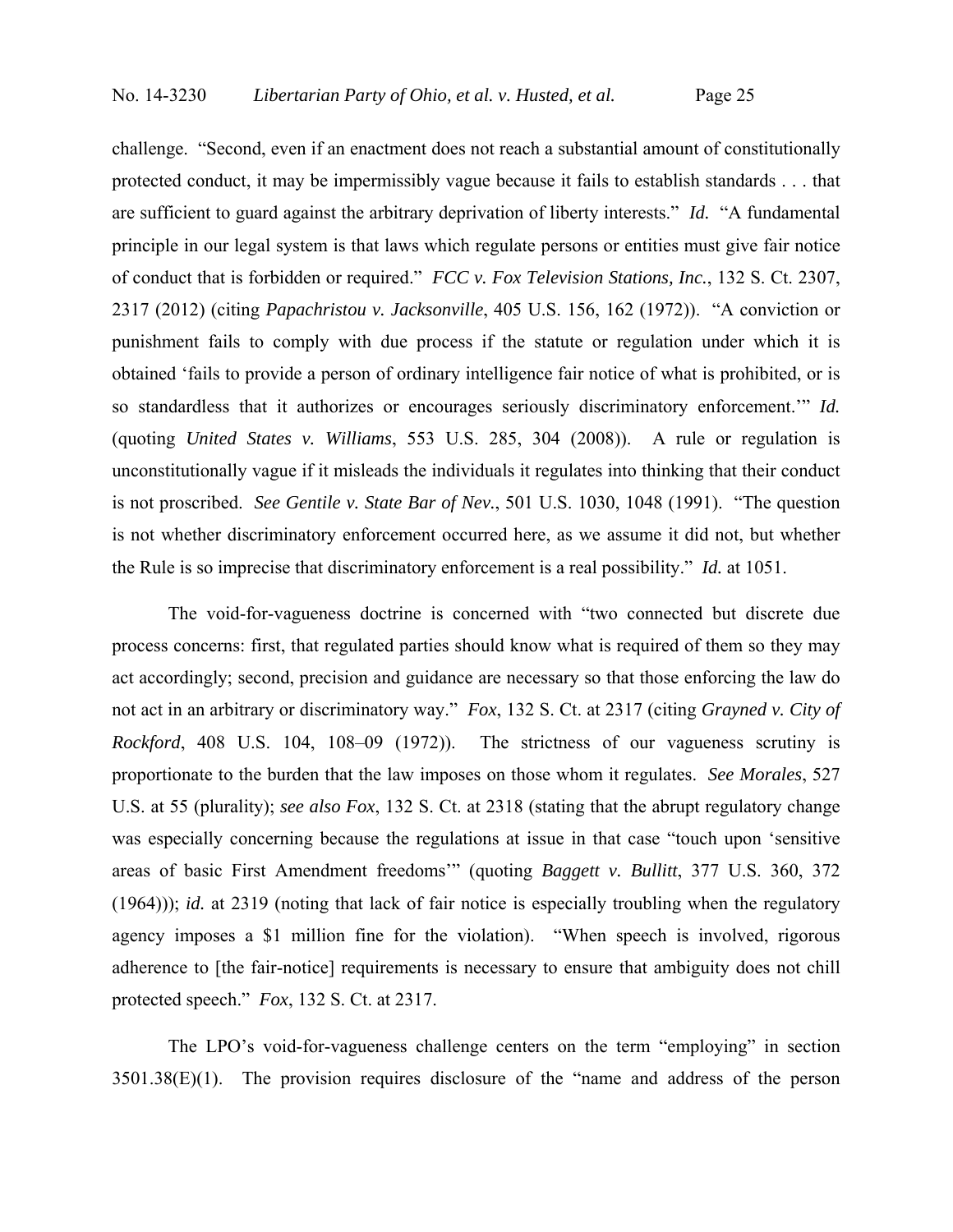*employing* the circulator." Ohio Rev. Code § 3501.38(E)(1) (emphasis added). The LPO maintains that term "employing" is vague because it connotes the common-law master-servant relationship and therefore did not provide adequate notice that "employing" could be applied to independent contractors. This argument is unconvincing. "Employ," as the term is commonly used in this context, means simply "to use or engage the services of," which covers both common law master-servant relationships and independent-contractor-client relationships. Webster's Ninth New Collegiate Dictionary 408 (9th ed. 1991).

Perhaps vagueness would have been a serious issue had the Secretary interpreted "employing" in any statutory provision to cover some broader range of conduct not associated with use of services. But the LPO offers no evidence of such an interpretation. "[A] statute will be struck down as facially vague only if the plaintiff has demonstrate [d] that the law is impermissibly vague in all of its applications." *Green Party of Tenn. v. Hargett*, 700 F.3d 816, 825 (6th Cir. 2012) (alteration in original) (internal quotation marks omitted). The LPO has not made such a demonstration. Accordingly, the LPO's vagueness challenge predicated on the term "employing" fails.**<sup>7</sup>**

Separately, the LPO argues that the Secretary's enforcement of the disclosure requirement violated due process because the LPO lacked sufficient notice that the Secretary would enforce the disclosure requirement against it. The LPO stresses that section 3501.38(E)(1) had not been previously enforced and that in 2006 and 2007 the Secretary issued two directives instructing local boards of elections not to invalidate part-petitions when the employer identification box was left incomplete. The LPO's insufficient-notice argument could be construed in two ways; both collapse.

If, on the one hand, the LPO contends that it had insufficient notice that its petition signatures would be invalidated as a consequence of Hatchett's failure to comply with the disclosure requirement, then that argument fails. The due process concern of notice goes to "fair notice of *conduct* that is forbidden or required." *Fox*, 132 S. Ct. at 2317 (emphasis added). That

<sup>&</sup>lt;sup>7</sup>We note that the Ohio Supreme Court recently put this question of vagueness to rest when it interpreted the term to "appl[y] to all paid circulators, regardless of whether they are employees or independent contractors." Linnabary, 2014 WL 1317512, at \*4.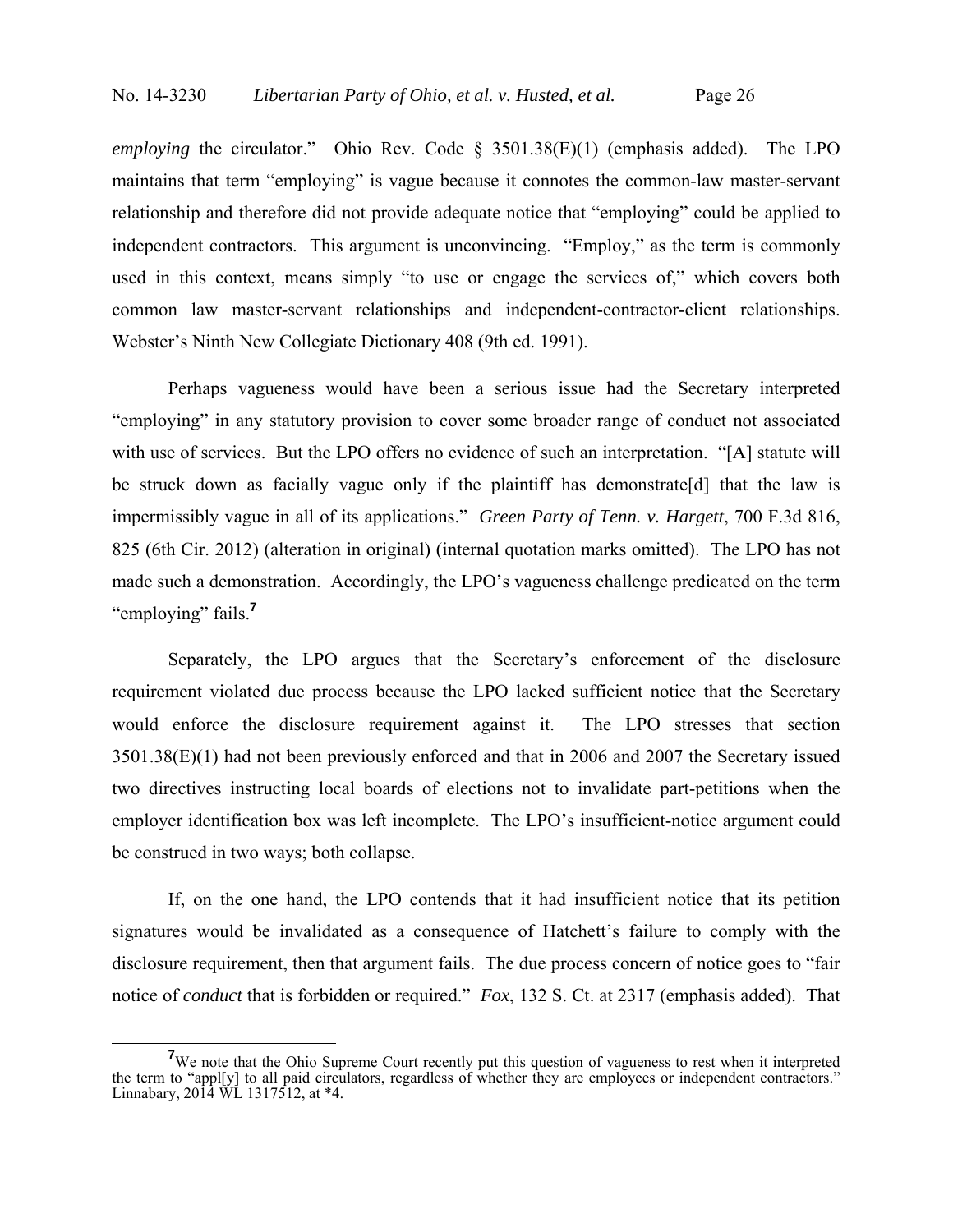the LPO was surprised by the enforcement does not necessarily show that the LPO did not know what was required.

On the other hand, the LPO's principal suggestion may be that the Secretary adopted a policy of non-enforcement that assured it that Hatchett and Hart's failure to complete the employer information box was not, in fact, unlawful. This argument relies almost exclusively on the Supreme Court's 2012 decision in *FCC v. Fox Television Stations*—a case we have yet to consider. *Fox* concerned the FCC's treatment of television broadcasts containing expletives and nudity. Title 18, section 1464 of the United States Code prohibits broadcasts of expletives and nudity and specifies the applicable penalties. *Id.* at 2312. From the 1970s until 2004, FCC guidance explicitly stated that passing or fleeting expletives or nudity would not be punished. Then, in 2004, the FCC issued a decision sanctioning NBC for singer Bono's use of the word "f\*\*\*ing" during the 2003 Golden Globe Awards, thereby breaking from its previous enforcement position. It declared that "any use" of the "F-word" would be considered explicit and therefore indecent. The FCC then applied the new policy to other broadcasts by Fox and ABC, despite the fact that these broadcasts had aired well before the issuance of the Golden Globes order. The FCC declined to fine Fox, but fined 45 ABC affiliates \$27,500 each for the broadcast it aired. *Id.* at 2315−17. Fox and ABC sued. The Supreme Court analyzed Fox and ABC's challenges to the enforcement under the void-for-vagueness doctrine. It held:

The Commission's lack of notice to Fox and ABC that its interpretation had changed so the fleeting moments of indecency contained in their broadcasts were a violation of § 1464 as interpreted and enforced by the agency fail[ed] to provide a person of ordinary intelligence fair notice of what is prohibited. This would be true with respect to a regulatory change this abrupt on any subject, but it is surely the case when applied to the regulations in question, regulations that touch upon sensitive areas of basic First Amendment freedoms.

*Id.* at 2318 (alteration in original) (internal citation and quotation marks omitted). The LPO suggests that the Secretary committed a regulatory change as abrupt as that at issue in *Fox* and that the Secretary cannot show that "a person of ordinary intelligence" would have understood that circulators operating as independent contractors were required to disclose their clients.

The LPO cannot build its due process claim on *Fox*. Unlike in *Fox*, the LPO cannot demonstrate a formal policy change equivalent to the FCC's policy change. Here, there was no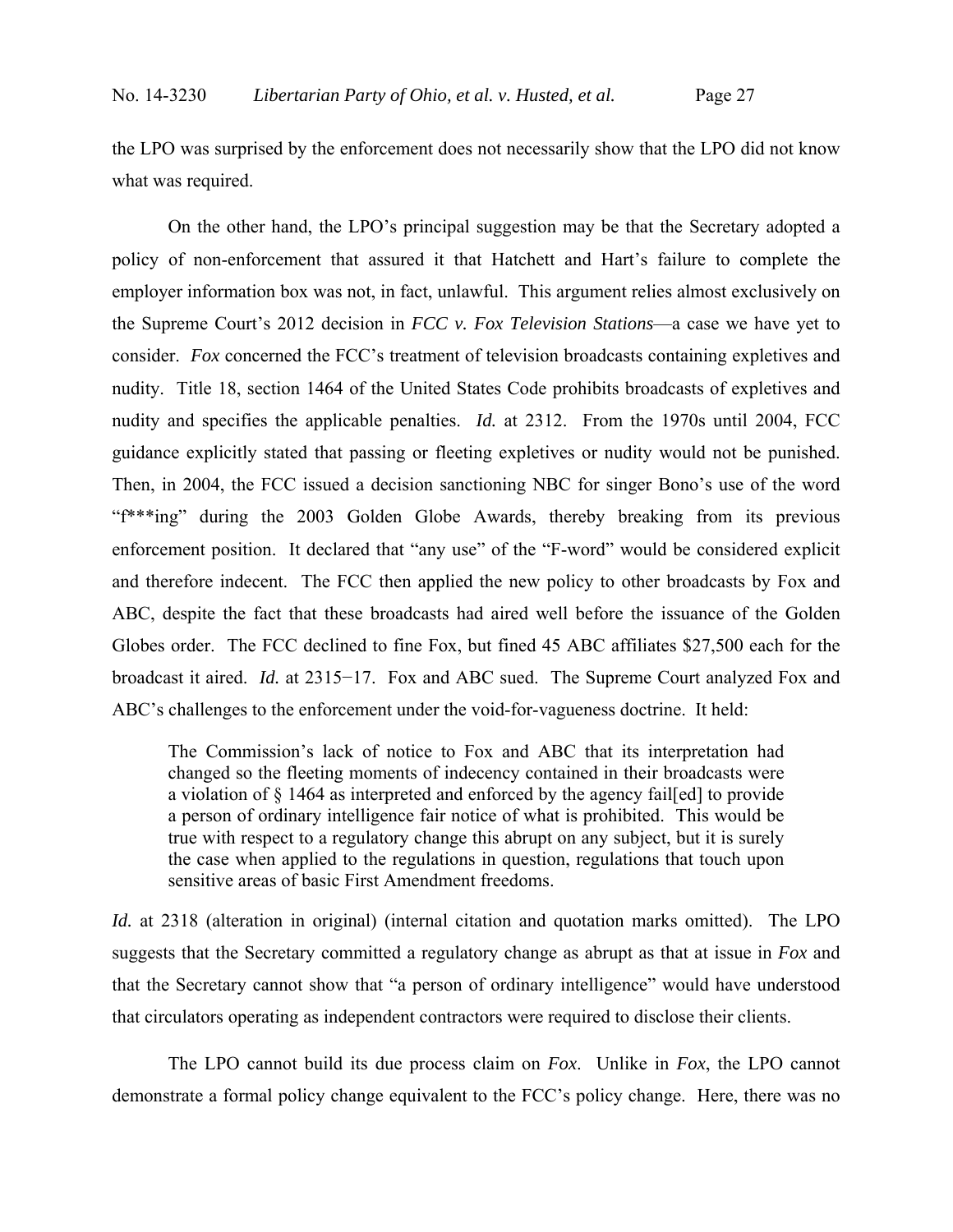policy change; it was always the case that under Ohio law paid candidacy nomination petition circulators were required to disclose their employers. The LPO adverts to two directives from Husted's predecessors to suggest there was a change of enforcement policy. In 2006, the Secretary issued a directive instructing the board of elections: "Do not invalidate a part-petition if the employer information statement . . . is blank or incomplete . . . ." Ohio Secretary of State Directive 2006-58 (Aug. 21, 2006). And in 2007, the Secretary issued a directive containing this exact same language in context of a referendum on a state senate bill. Ohio Secretary of State Directive 2007-14 (Sept. 10, 2007). But these directives do not establish a policy change; rather, they are entirely consistent with the statutory framework at baseline. Section 3501.38(L) of the Ohio Revised Code instructs that the boards "shall not" invalidate a petition on the basis that the petition form does not satisfy petition requirements. And section 3513.05 makes clear that, apart from the petition signatures, the Secretary has the power to determine all questions regarding the validity of the petition papers. The Secretary's directives therefore did little more than restate the applicable law to the boards of elections. They made no statement regarding the Secretary's own enforcement policy as to section 3501.38(E)(1). Much less do they prove that the Secretary had adopted a policy of non-enforcement of the requirements of section 3501.38(E)(1) prior to the events leading up to this case. And, furthermore, the LPO points to no record evidence that they actually relied on these directives in the decision not to complete the employer information box.

Thus, the LPO can establish no analogue to the FCC's pre-Golden Globes enforcement policy. In contrast to the fleeting expletives doctrine and the FCC's abrupt change in *Fox*, the LPO does not point to any non-enforcement policy of the Secretary's office from which the Secretary's enforcement of section 3501.38(E)(1) marks an abrupt change. Thus, the LPO simply cannot establish that they lacked notice as to what conduct was forbidden. *Cf. Fox*, 132 S. Ct. at 2317. The forbidden conduct was clear; that it would be enforced against them was surprising. But the history of non-enforcement of section  $3501.38(E)(1)$  and the LPO's surprise at its enforcement against them do not establish the basis for a due process vagueness claim. What matters is the LPO cannot convincingly maintain that it lacked notice of what conduct was required. (In fact, their First Amendment overbreadth challenge is predicated on paid circulators